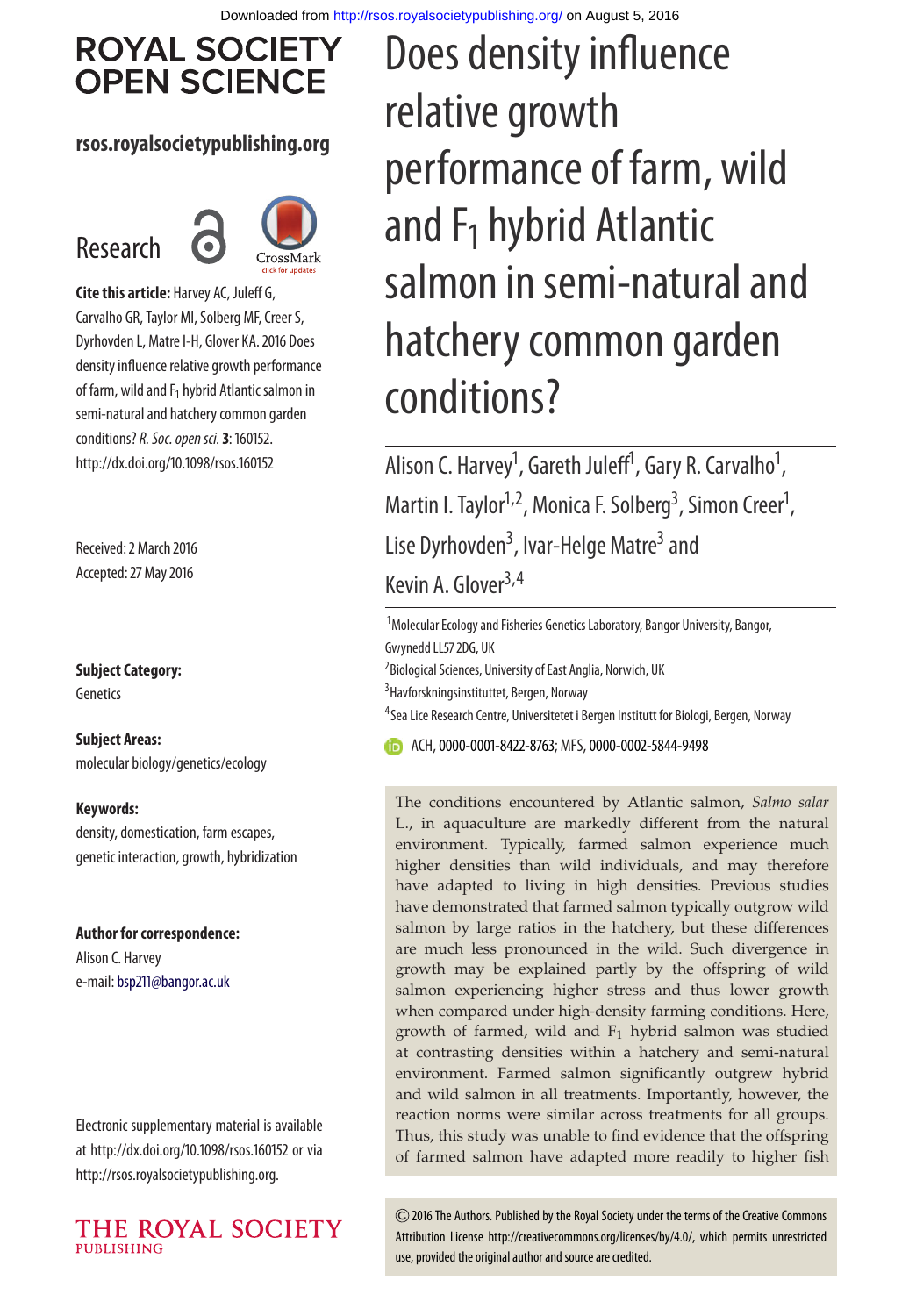densities than wild salmon as a result of domestication. It is suggested that the substantially higher growth rate of farmed salmon observed in the hatchery compared with wild individuals may not solely be caused by differences in their ability to grow in high-density hatchery scenarios.

## 1. Introduction

Captive populations undergo various morphological, physiological and behavioural changes during domestication [\[1\]](#page-13-0). Adaptation to the domestic environment occurs through two routes: environmentally induced changes to developmental processes within a single generation and genetic change across generations [\[2,](#page-13-1)[3\]](#page-13-2). Relaxed natural selection can also result in domestic individuals that are more variable than wild conspecifics for certain traits that have adaptive value in the wild but less so in captivity [\[4\]](#page-13-3). For example, low mortality associated with domestic environments results in phenotypes persisting where they would not have persisted in the wild [\[5,](#page-13-4)[6\]](#page-13-5). Genetic and morphological change occurs through direct and indirect responses to artificial selection and natural selection within the domestic environment contrasted with the wild environment (local adaptation in wild populations), and the differential mortality described above [\[2](#page-13-1)[,5,](#page-13-4)[6\]](#page-13-5). Random changes in allele frequencies can also arise through genetic drift in domestic populations with limited effective population sizes [\[4\]](#page-13-3). Thus, many domestic populations have become adapted to their captive environment, and may have reduced fitness in natural or novel environments when compared with wild individuals [\[3](#page-13-2)[,4\]](#page-13-3). A loss of adaptive potential through domestication can negatively influence wild populations if domesticated individuals interbreed with wild conspecifics, such as when farmed individuals are released for restocking or are accidentally released through escape events.

Domesticated fish experience environments that differ vastly from those in nature in several ways [\[5](#page-13-4)[,6\]](#page-13-5). Compared with the wild, hatchery environments typically display reduced environmental variation, fish densities are much higher, food is provided in excess, predation is absent, and there is no competition for mates [\[7](#page-13-6)[,8\]](#page-13-7). Furthermore, there is often strong directional selection for a variety of commercially valuable traits such as growth rate and delayed maturation [\[9](#page-13-8)[,10\]](#page-13-9). The outcome is that domestic fish are different from wild fish for several behavioural, morphological and physiological traits [\[5\]](#page-13-4), likely underlain by genetically based as well as phenotypic plasticity [\[8\]](#page-13-7).

Atlantic salmon (*Salmo salar,* Linnaeus (1758)) are iteroparous fish native to rivers on the east and west coasts of the Atlantic Ocean in the Northern Hemisphere [\[11\]](#page-14-0). They typically display an anadromous life cycle, although some populations spend their entire life cycle in freshwater. Stream-dwelling populations of wild Atlantic salmon typically exhibit territoriality [\[12\]](#page-14-1), and individual growth and survival are regulated through exploitative (indirect competition for communal resources) and interference (direct resource competition through dominance or fighting) competition [\[13\]](#page-14-2). The density of salmon tends to vary greatly among and within river systems [\[14\]](#page-14-3). When densities are high, competition is exacerbated, and the population is regulated by density-dependent mortality, emigration or displacement [\[12\]](#page-14-1). Less commonly, the territory size of an individual will decrease, causing individual growth to decrease. Thus, population regulation occurs through density-dependent growth [\[13\]](#page-14-2), though this type of population regulation is more common in lake-dwelling fish where emigration is not possible [\[12\]](#page-14-1). Studies show that when density in the wild is increased, individual growth decreases owing to density-dependent factors [\[12,](#page-14-1)[15\]](#page-14-4).

Growth is an important component of fitness [\[8\]](#page-13-7), and body size is known to influence the outcome of social and resource competition [\[13,](#page-14-2)[16\]](#page-14-5). Farmed Atlantic salmon have been under direct selection for fast growth for more than 10 generations, and consequently, the offspring of farmed salmon typically outgrow wild salmon by up to several fold under communal hatchery conditions [\[17](#page-14-6)[–20\]](#page-14-7). In the wild, however, growth differences are far less pronounced [\[21](#page-14-8)[–23\]](#page-14-9). The lower growth and survival of farmed fish within wild environments may be due to the high metabolic costs associated with increased aggression or maladapted foraging behaviour of farmed escapees [\[5\]](#page-13-4), or their inability to adapt to variable feed in the natural environment [\[24\]](#page-14-10). Conversely, high growth differences observed between farmed and wild fish in the hatchery might derive from adaptation of farmed salmon to high densities, typically fed to excess. Reduced response to stress relative to their wild conspecifics has been documented in domestic salmon [\[19\]](#page-14-11) and sea trout (anadromous *Salmo trutta* L.) [\[25\]](#page-14-12). While the increased stress, competition and social interaction associated with high densities would intuitively result in decreased growth as described above, it is thus possible that the domestication process has resulted in farmed strains that maintain high growth at high densities.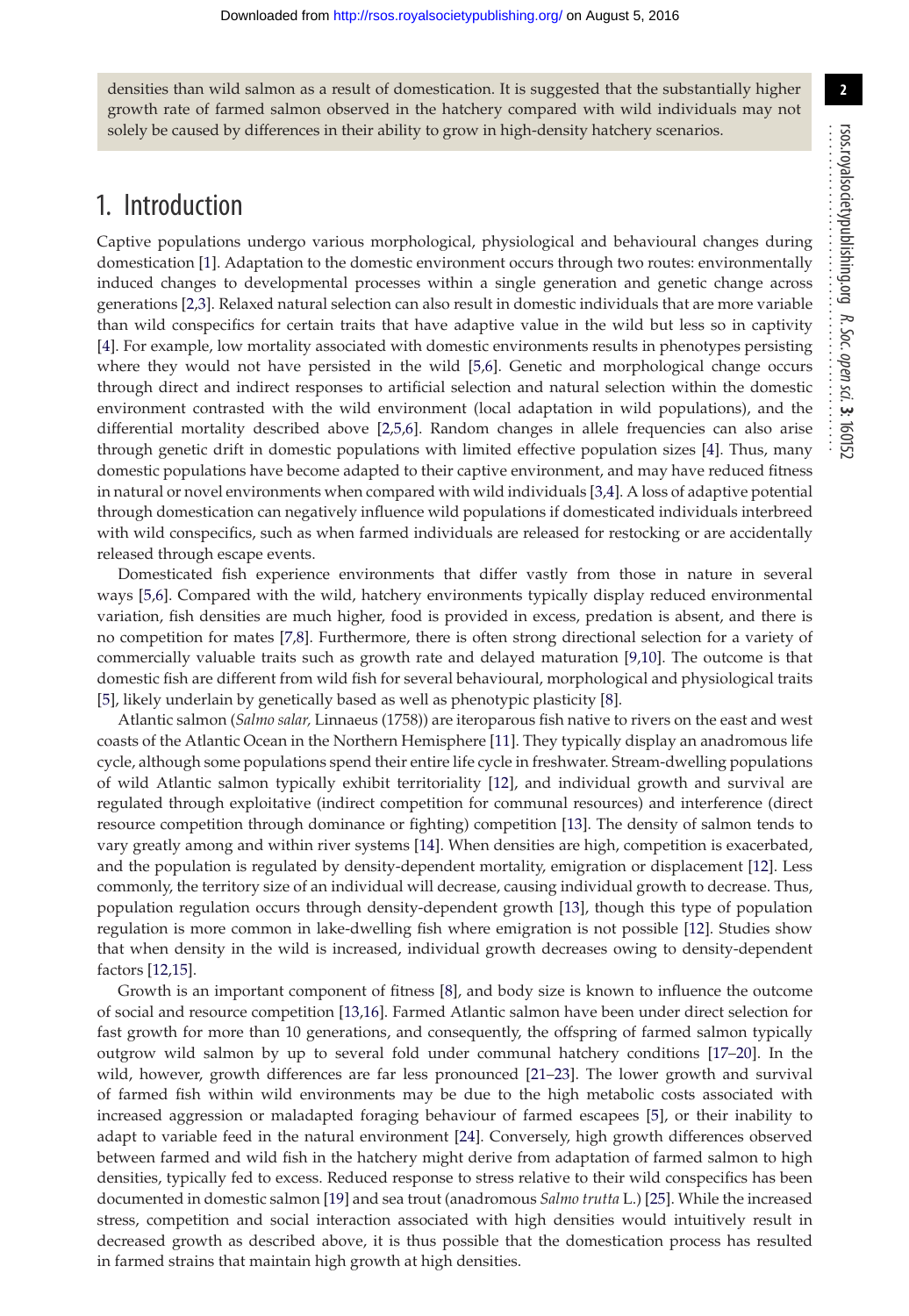Understanding how changing environmental conditions such as density affect growth and survival in domestic and wild conspecifics, and their hybrids, can increase our knowledge of the risks associated with escapees of farmed fish and the consequences of hybridization. Here, a common garden design was used to investigate the growth of farmed, wild and  $F_1$  hybrid Atlantic salmon offspring at three contrasting densities within a hatchery, and at two contrasting densities under semi-natural conditions. The aim was to investigate whether differences in growth rates between farmed, wild and  $F_1$  hybrid salmon displayed similar reaction norms at different densities in the two environments. Specifically, the hypothesis tested was that the relative growth difference between farmed and wild salmon would be higher in the high-density conditions as a result of adaptation of farmed salmon to those conditions.

## 2. Material and methods

#### 2.1. Family production

All families used in this experiment were established in November 2013 at Matre, the Institute of Marine Research's experimental fish farm in Norway. Atlantic salmon from the commercial farmed strain Mowi and wild-caught Atlantic salmon from the River Etne (59°40′N, 5°56′E) were used to produce five pure farmed, five pure wild and five  $F_1$  hybrid families (15 families in total; electronic supplementary material, table S1). Mowi is the oldest Norwegian commercial strain and is used by Marine Harvest [\[26\]](#page-14-13). Mowi was established in the late 1960s primarily using fish from the River Vosso and the River Aaroy, whose populations are known to contain large multi-sea winter fish [\[18\]](#page-14-14). The main traits that have been under selection in the Mowi strain are growth, late maturation and fillet quality. The farmed salmon used in this study had undergone over 10 generations of selection. The salmon population from the River Etne is the largest salmon population in Hordaland, western Norway. A 2004 report estimated that the smolt production for the River Etne was around 30 000 individuals in a  $15 \text{ km}^2$  area [\[27\]](#page-14-15). A study conducted using snorkelling observations and catch statistics for the period 2004–2011 estimated that the median number of wild fish in the Hardangerfjord river system (including the River Etne) was estimated to be 3.5 fish per 10 000  $m<sup>2</sup>$  [\[28\]](#page-14-16). The wild parental salmon were collected directly from the river in the autumn of 2013 by angling and transferred to the local hatchery where they were held until gametes were stripped from the fish. Fish scales were read from these individuals in order to ensure that they were wild fish and not farmed escapes [\[29\]](#page-14-17). Population genetic analyses have revealed introgression of farmed salmon in a number of Norwegian populations, including the population in the River Etne [\[30,](#page-14-18)[31\]](#page-14-19). Therefore, although the wild fish used in this study were indeed born in the wild (based upon scale reading), it is not possible to completely exclude the possibility that some of those individuals used as broodstock may have admixed ancestries at some level.

All  $F_1$  hybrids were produced by crossing a farmed Mowi female with a wild Etne male (Mowi × Etne). The hybrids were thus maternal and paternal half-siblings with the farmed and wild families, respectively. From here on, group refers to the origin of each cross-type, i.e. farmed, wild and hybrid.

Eyed eggs were sorted into hatchery trays representing the treatment replicates in week 5 of 2014 (where week  $1 =$  first week of January). The replicates were all incubated under standard hatchery conditions until transfer to tanks. Dead eggs were removed when necessary. In the hatchery treatments, the control and high-density replicates initially consisted of 30 eggs each from the 15 families ( $n = 450$ ) per tank), whereas each low-density replicate consisted initially of 15 eggs from each family (*n* = 225 per tank). In the semi-natural treatments, the low-density replicates consisted of 30 eggs from each family  $(n = 450 \text{ per tank})$ , and the high-density replicates consisted of 90 eggs per family  $(n = 1350 \text{ per tank})$ . Egg volume measurements were taken from each family in order to calculate average family egg diameter. Egg diameter was calculated as 25 cm divided by the number of eggs counted on a 25 cm rule.

#### 2.2. Experimental design

In order to investigate the effect of density and environment on growth and survival in salmon of farmed, wild and hybrid origin, fish were reared in communal fish tanks (i.e. common garden) at three densities in a hatchery environment and at two densities in a semi-natural environment. These treatment densities were chosen to represent densities that farmed and wild fish may not typically experience in their respective local environments, where typically the farming environment is characterized by much higher densities than the wild environment. For an overview of the experiment, see [table 1.](#page-3-0) The treatments consisted of five differing rearing conditions: three hatchery treatments further differentiated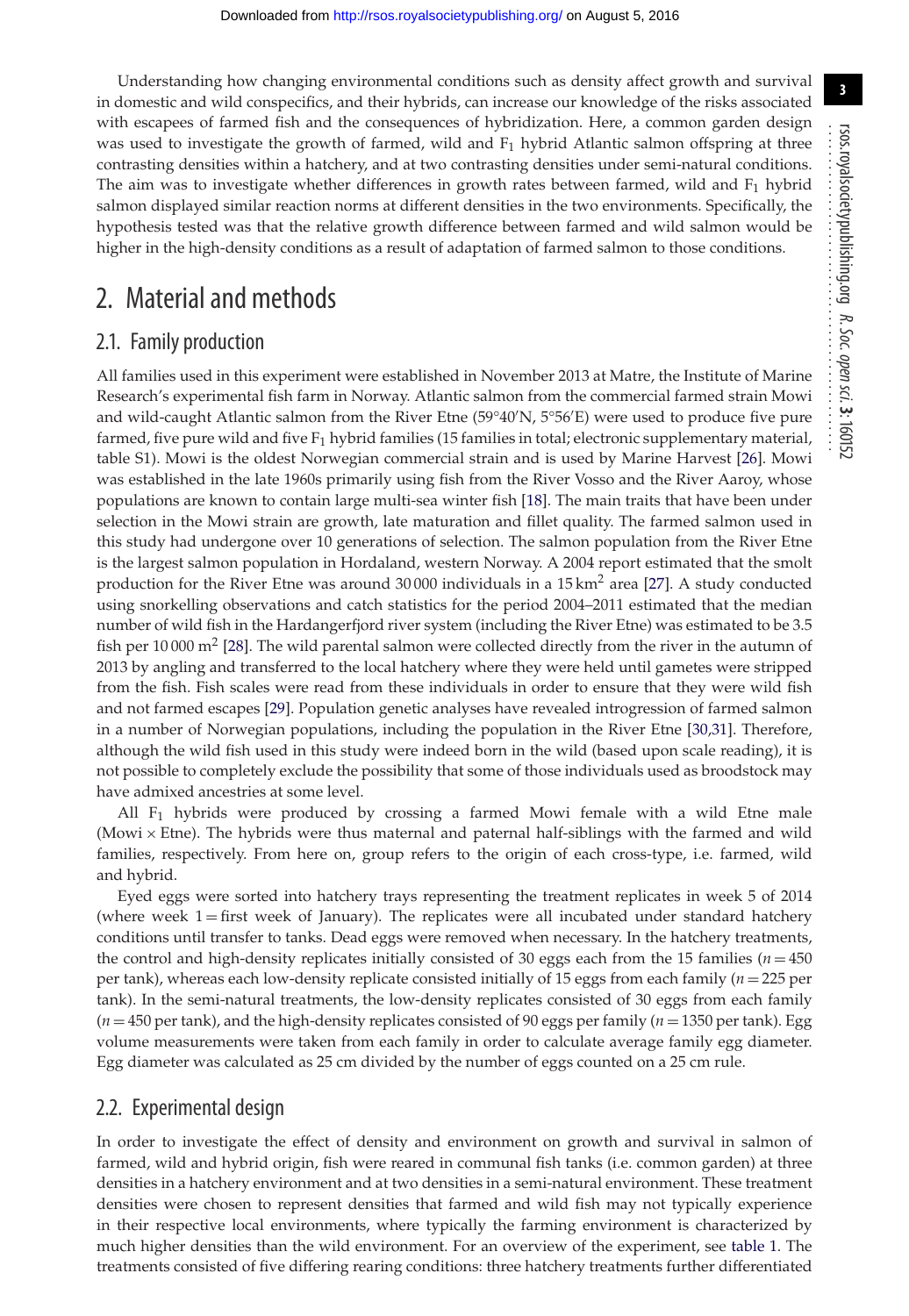<span id="page-3-0"></span>**Table 1.** Details of the experimental design. Initial numbers of eggs per family within each replicate treatment and the water level and volumes of each treatment.

|                            | hatchery                                                             |         |      |      | semi-natural |  |  |
|----------------------------|----------------------------------------------------------------------|---------|------|------|--------------|--|--|
| treatment                  | low                                                                  | control | high | low  | high         |  |  |
| replicates $(n)$           |                                                                      |         |      |      |              |  |  |
| initial fish per replicate |                                                                      |         |      |      | 1350         |  |  |
| families per replicate     | five farmed: five hybrid: five wild in all treatment replicate tanks |         |      |      |              |  |  |
| total fish                 |                                                                      |         | 900  | 900  | 2700         |  |  |
| water level (cm)           |                                                                      |         |      |      |              |  |  |
| volume $(m^3)$             |                                                                      |         |      | 7 85 | 7.85         |  |  |

into high, low and control densities, and two semi-natural treatments consisting of high and low densities. Treatment from here on refers to the five different rearing conditions as described below.

#### 2.2.1. Hatchery treatments

Three treatments were set up within a hatchery environment to represent (i) low density (approx. 0.16 fish  $l^{-1}$ ), (ii) a control density (approx. 0.36 fish  $l^{-1}$ ) which represented a standard hatchery density, and (iii) a high-density environment (approx. 1.5 fish  $l^{-1}$ ). These are hereon referred to as the low, control and high hatchery treatments. Each treatment consisted of two replicate tanks with six experimental hatchery tanks in total. The low-density treatment was established by initially using half the number of fish used in the control and high treatments. The high-density treatment consisted of the same initial number of fish as the control treatment with a water level 25% of the control water level (55 cm) to simulate a high-density environment.

Unfed fry were transferred from the hatchery incubators to the experimental tanks in week 17, when treatment conditions commenced. The fish were reared in  $1.5 \text{ m}^2$  tanks with a maximum flow rate of 35 l min−<sup>1</sup> at ambient water temperature. Temperature was recorded daily and ranged from 4.5 to 14.4°C. Start feeding began in week 18, and fish were fed a commercial pellet diet (Skretting) ad libitum. Pellet size was adjusted according to manufacturer's tables, and the fish were kept on 24 h photoperiod throughout the experiment as is standard in salmon hatcheries.

#### 2.2.2. Semi-natural treatments

The semi-natural environment consisted of replicate doughnut-shaped 7.85  $m<sup>3</sup>$  tanks (outer diameter 7 m, inner diameter 3 m) filled with gravel (of variable sizes to reflect a natural river bed, no larger than approx. 30 cm in diameter) and situated outdoors [\[20](#page-14-7)[,32\]](#page-14-20). Water level was kept at 25 cm in both treatments. The density conditions were imposed by adding three times as many fish into the highdensity treatment (approx. 0.11 fish  $l^{-1}$ ) compared with the low-density treatment (approx. 0.05 fish  $l^{-1}$ ). The treatments are from here on referred to as the low and high semi-natural treatments. Each treatment consisted of two replicate tanks; therefore, there were four experimental semi-natural tanks.

Fish were planted out as fry into the semi-natural environment in week 17, when treatment conditions commenced. Automatic feeders were situated near the water inlet and fish were fed ad libitum as in the hatchery experiment. The fish experienced natural light conditions and ambient water temperature which ranged from 4.6 to 14.4°C across the experimental period (electronic supplementary material, figure S1). Average daily temperature was used to calculate the degree days for the hatchery and seminatural treatments. The semi-natural tanks were predator-free, i.e. no predators were explicitly placed within the tanks.

#### 2.3. Sampling and data

The experiment ran for 20 weeks and was terminated in calendar week 37 of 2014. Mortality was recorded daily for each hatchery treatment replicate and was used to estimate total mortality at experiment termination. Average biomass within the hatchery treatments was estimated each month by measuring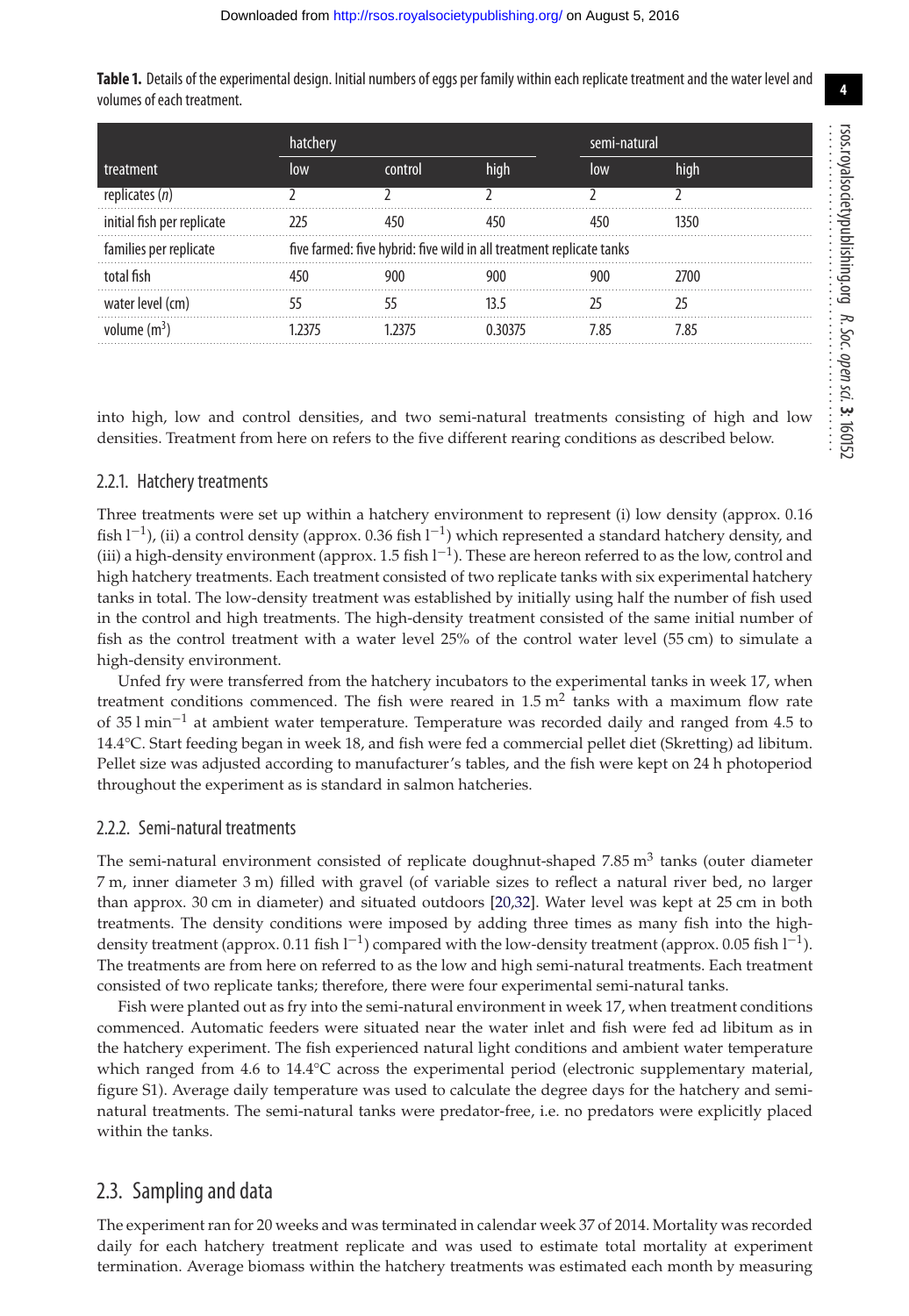

<span id="page-4-0"></span>**Figure 1.** Average stocking density of the treatments. The stocking density was calculated by estimating average biomass per replicate by weighing a random sample of 100 fish from each tank at specific time points within the experiment duration. This was only possible for the hatchery tanks, and therefore, only the stocking density at experiment termination is presented for the semi-natural tanks.

<span id="page-4-1"></span>**Table 2.** Weight, mortality and average densities within treatments at experiment termination. High and low correspond to the density of fish in the treatments, whereas control represents an intermediate density. First and last correspond to the first density calculated from average biomass per treatment taken in week 23 and the final density measurement calculated from final weight data taken in week 37.

|                   |      |               |       | weight (g) |       | density (kg 1000 $1^{-1}$ ) |                  |  |
|-------------------|------|---------------|-------|------------|-------|-----------------------------|------------------|--|
| treatment         | tank | $n$ , sampled | mean  | s.d.       | first | last                        | mortality $(\%)$ |  |
| hatchery low      |      | 205           | 35.06 | 11.28      | 0.16  | 5.99                        | 9.9              |  |
|                   |      | 212           | 36.03 | 11.1       |       |                             | 5.8              |  |
| hatchery control  |      | 421           | 33.01 | 11.16      | 0.32  | 11.35                       | 6.5              |  |
|                   | 4    | 422           | 33.72 | 11.94      |       |                             | 6.7              |  |
| hatchery high     | 5    | 424           | 26.07 | 9.78       | 1.41  | 35.66                       | 5.8              |  |
|                   | 6    | 421           | 25.2  | 8.57       |       |                             |                  |  |
| semi-natural low  |      | 85            | 16.92 | 7.89       | n.a.  | 0.33                        | 81.2             |  |
|                   | 8    | 98            | 11.29 | 5.63       |       |                             | 78.3             |  |
| semi-natural high | g    | 861           | 13 79 | 6.02       | n.a.  | 2.8                         | 36.3             |  |
|                   | 10   | 839           | 12.01 | 5.37       |       |                             | 37.9             |  |

100 randomly sampled fish in each replicate, which allowed for the estimation of stocking density within these treatments as the experiment progressed [\(figure 1\)](#page-4-0). It was not possible to record daily mortality in the outdoor semi-natural tanks; however, total mortality was estimated using the number of surviving fish sampled at the end of the experiment. Mortality data are presented in [table 2.](#page-4-1) All remaining fish were euthanized with an overdose of Finquel Vet anaesthetic following standard guidelines (Årnes, Norway). Individual growth measurements of wet weight and fork length were recorded, and adipose or caudal fin samples were taken from each individual and stored in 100% ethanol. A total of 2105 individuals were sampled in the hatchery tanks, and a total of 1883 individuals were sampled in the semi-natural tanks.

#### 2.4. Genotyping and parentage assignment

DNA-based parentage testing was used to assign individual fish from the hatchery and semi-natural treatments respectively back to their family of origin. DNA was extracted in 96-well plates using a variation of the salt extraction method [\[33\]](#page-14-21). Parental DNA was extracted and genotyped twice to ensure consistent genotyping. Each plate contained two randomly placed negative controls (blank wells) to ensure unique identification of each plate. Five microsatellites were amplified in a single PCR multiplex: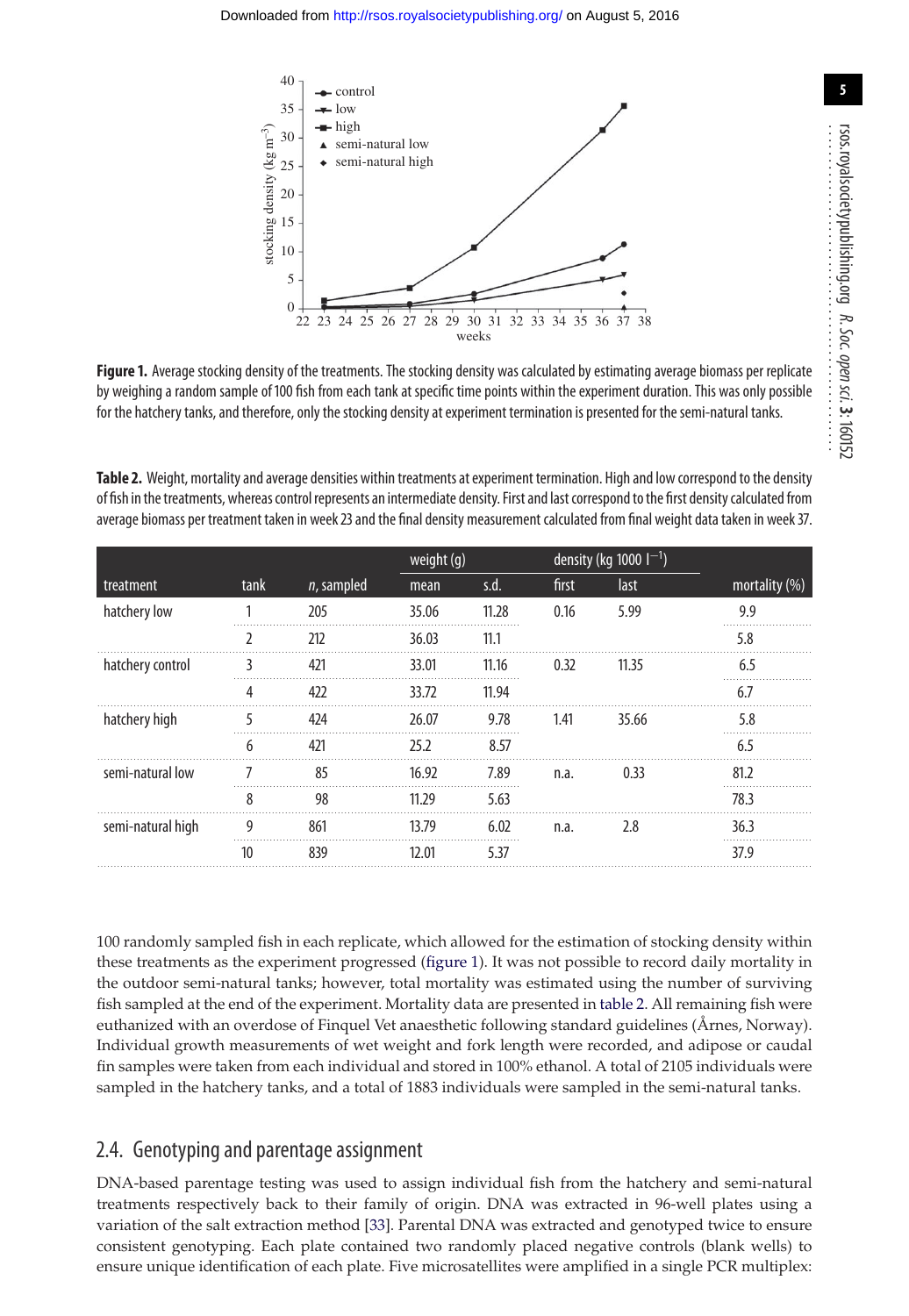<span id="page-5-0"></span>Table 3. Parameter estimates of the full model for the linear mixed model investigating log weight variation. The final model (equation (2.2)) covariates are presented in italics. The final column gives single p-values estimated for each covariate in the full model using the step function in the ImerTest package by an F-test based on the Satterthwaite approximation. The significance level is set to 0.05 unless otherwise stated. S.e., standard error of the parameter estimates; s.d., standard deviation of the variance estimates of the random effects.

|                                                                                      | fixed                               | parameter |       |            |                                                                                                              | overall    |  |
|--------------------------------------------------------------------------------------|-------------------------------------|-----------|-------|------------|--------------------------------------------------------------------------------------------------------------|------------|--|
| covariate                                                                            | effects                             | estimate  | s.e.  | $t$ -value | $p$ -value                                                                                                   | $p$ -value |  |
|                                                                                      | intercept                           | 1.64      | 0.05  | 35.51      | 0.00                                                                                                         |            |  |
| treatment                                                                            | hatchery control                    | -0.02     | 0.06  | $-0.35$    | 0.74                                                                                                         | 0.00       |  |
|                                                                                      | hatchery high                       | $-0.12$   | 0.06  | $-2.01$    | 0.09                                                                                                         |            |  |
|                                                                                      | semi-natural high                   | -0.45     | 0.06  | -7.12      | 0.00                                                                                                         |            |  |
|                                                                                      | semi-natural low                    | -0.401    | 0.07  | $-5.92$    | 0.00                                                                                                         |            |  |
| group                                                                                | hybrid                              | $-0.07$   | 0.04  | $-1.99$    | 0.07                                                                                                         | 0.00       |  |
|                                                                                      | wild                                | -0.27     | 0.04  | —7.60      | 0.00                                                                                                         |            |  |
| egg size                                                                             | egg size                            | $-0.02$   | 0.03  | $-0.68$    | 0.51                                                                                                         | 0.00       |  |
| treatment $\times$ group                                                             | hatchery control $\times$ hybrid    | $-0.01$   | 0.03  | $-0.25$    | 0.80<br>0.87<br>0.99<br>0.66<br>0.32<br>0.04<br>0.29<br>0.39<br>0.30<br>0.05<br>0.01<br>0.01<br>0.24<br>0.39 | 0.58       |  |
|                                                                                      | hatchery high $\times$ hybrid       | -0.01     | 0.03  | $-0.16$    |                                                                                                              |            |  |
| treatment $\times$ egg size<br>group $\times$ egg size<br>family<br>tank<br>residual | semi-natural high $\times$ hybrid   | 0.00      | 0.04  | $-0.01$    |                                                                                                              |            |  |
|                                                                                      | semi-natural low $\times$ hybrid    | 0.03      | 0.06  | 0.45       |                                                                                                              |            |  |
|                                                                                      | hatchery control $\times$ wild      | $-0.03$   | 0.03  | $-1.03$    |                                                                                                              |            |  |
|                                                                                      | hatchery high $\times$ wild         | $-0.09$   | 0.04  | $-2.31$    |                                                                                                              |            |  |
|                                                                                      | semi-natural high $\times$ wild     | $-0.05$   | 0.05  | $-1.11$    |                                                                                                              |            |  |
|                                                                                      | semi-natural low $\times$ wild      | -0.05     | 0.06  | -0.90      |                                                                                                              |            |  |
|                                                                                      | hatchery control $\times$ egg size  | 0.01      | 0.01  | 1.07       |                                                                                                              | 0.03       |  |
|                                                                                      | hatchery high $\times$ egg size     | 0.03      | 0.02  | 2.22       |                                                                                                              |            |  |
|                                                                                      | semi-natural high $\times$ egg size | 0.07      | 0.02  | 3.40       |                                                                                                              |            |  |
|                                                                                      | semi-natural low $\times$ egg size  | 0.07      | 0.02  | 2.91       |                                                                                                              |            |  |
|                                                                                      | hybrid $\times$ egg size            | 0.05      | 0.04  | 1.27       |                                                                                                              | 0.48       |  |
|                                                                                      | wild $\times$ egg size              | 0.30      | 0.03  | 0.90       |                                                                                                              |            |  |
|                                                                                      | random effects                      | variance  | s.d.  |            |                                                                                                              |            |  |
|                                                                                      | hatchery low                        | 0.002     | 0.044 |            |                                                                                                              |            |  |
|                                                                                      | hatchery control                    | 0.001     | 0.025 |            |                                                                                                              |            |  |
|                                                                                      | hatchery high                       | 0.002     | 0.041 |            |                                                                                                              |            |  |
|                                                                                      | semi-natural high                   | 0.004     | 0.065 |            |                                                                                                              |            |  |
|                                                                                      | semi-natural low                    | 0.004     | 0.062 |            |                                                                                                              |            |  |
|                                                                                      |                                     | 0.003     | 0.055 |            |                                                                                                              |            |  |
|                                                                                      |                                     | 0.020     | 0.150 |            |                                                                                                              |            |  |

SsaF43 [34], Ssa197 [35], SSsp3016 (GenBank no. AY372820), MHCI [36] and MHCII [37]. There were 38 individuals from the hatchery experiment and 82 individuals from the semi-natural experiment that could not be unambiguously assigned back to one family using the original multiplex. These samples were genotyped using additional loci (electronic supplementary material, table S2) in order to unequivocally identify their families. PCR products were resolved on an ABI Applied Biosystems 3731 Genetic Analyser and sized using a 500LIZ standard (Applied Biosystems). GENEMAPPER v. 4.0 was used to score alleles manually. Individuals were then assigned back to family using the FAMILY ANALYSIS PROGRAM (v. 3.6) [38].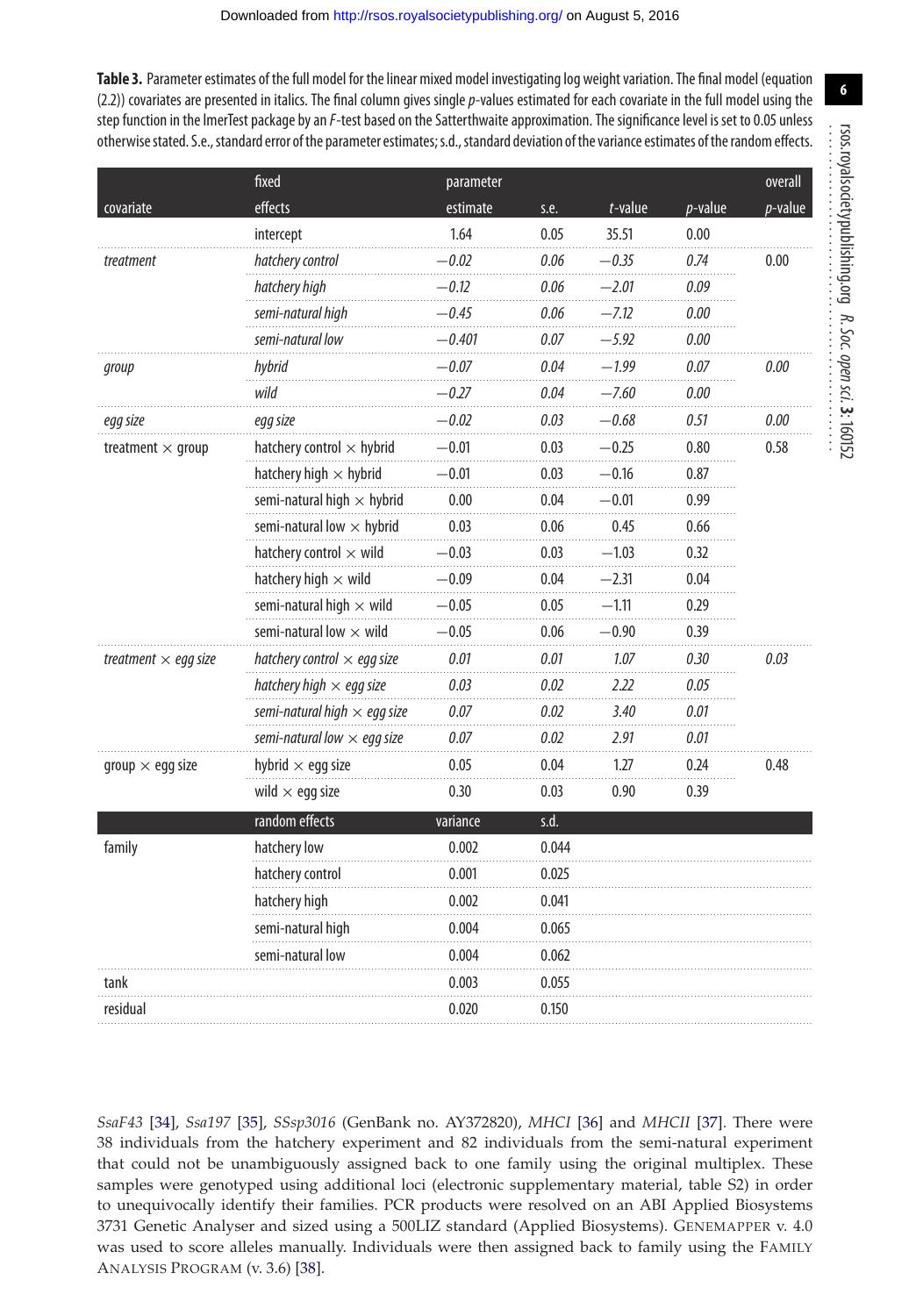<span id="page-6-0"></span>**Table 4.** Relative weight and log weight differences between each group within each treatment. The relative growth differences were calculated by dividing the average weight  $(W)$  in grams of the farmed fish by the wild and hybrid fish respectively, and the average weight of the hybrid fish by the wild fish within each treatment. The relative log weight (log W) differences were calculated as above using the log weights of each group within each treatment.

|        |       |         | relative W (g) difference |       | relative log W difference |           |  |
|--------|-------|---------|---------------------------|-------|---------------------------|-----------|--|
| origin | W(g)  | to wild | to hybrid                 | log W | to wild                   | to hybrid |  |
|        |       |         |                           |       |                           |           |  |
| tarm   | 45.2  | 1.8     | 1.2                       | 1.64  | 1.2                       | 1.1       |  |
| hybrid | 36.45 | 1.5     |                           | 1.55  | 1.1                       |           |  |
| wild   | 24.74 |         |                           | 1.37  |                           |           |  |
| farm   | 42.95 | 1.9     | 1.2                       | 1.62  | 1.2                       | 1.1       |  |
| hybrid | 34.53 | 1.5     |                           | 1.52  | 1.2                       |           |  |
| wild   | 22.71 |         |                           | 1.32  |                           |           |  |
| farm   | 33.51 |         | 1.2                       | 1.51  | 1.3                       | 1.1       |  |
| hybrid | 26.85 | 1.6     |                           | 1.41  | 1.2                       |           |  |
| wild   | 16.68 |         |                           | 1.19  |                           |           |  |
|        |       |         |                           |       |                           |           |  |
| farm   | 19    |         | 13                        | 1.24  | 1.3                       | 1.1       |  |
| hybrid | 15.04 | 1.6     |                           | 1.13  | 1.2                       |           |  |
| wild   | 9.3   |         |                           | 0.92  |                           |           |  |
| farm   | 16.68 | 1.9     | 1.3                       | 1.19  | 1.3                       | 1.1       |  |
| hybrid | 13.15 | 1.5     |                           | 1.08  | 1.2                       |           |  |
| wild   | 8.99  |         |                           | 0.92  |                           |           |  |
|        |       |         |                           |       |                           |           |  |

#### 2.5. Statistical analysis

Statistical analysis was carried out using R v. 3.1.3 [\[39\]](#page-14-27), and all critical *p*-values were set to 0.05, unless otherwise stated.

#### 2.5.1. Growth

A linear mixed-effect (LME) model was used to investigate the variation in weight at termination. The response variable was the continuous variable of log-transformed weight at termination. The LME model was fitted using *lmer* from the lmerTest package in R [\[40\]](#page-14-28). The full model was fitted with treatment (T) and group (G) as fixed categorical factors, egg size (E) as a continuous fixed effect, and all twoway interactions between the fixed covariates: treatment and group (TG), treatment and egg (TE) and group and egg (GE) as fixed effects. Tank replicates (t) nested within treatments were included as a random intercept effect (10 levels), and family (f) was included as a random intercept effect (15 levels) with differing slopes for the effect of treatment

$$
Y = \beta_0 + \beta_1 T + \beta_2 G + \beta_3 E + \beta_4 T G + \beta_5 T E + \beta_6 G E + b_t + b_f + \varepsilon, \text{ where } \varepsilon \tilde{N}(0, \sigma^2),
$$
 (2.1)

where  $\beta_0$  is the intercept and  $\varepsilon$  is the normally distributed error term. The lmerTest package in R allows for automatic model selection using the *step* function [\[40\]](#page-14-28). The function performs backwards selection on both the fixed and random effects to determine the simplest best-fitting model [\[40\]](#page-14-28)

$$
Y = \beta_0 + \beta_1 T + \beta_2 G + \beta_3 E + \beta_4 T E + b_t + b_f + \varepsilon, \text{ where } \varepsilon \tilde{N}(0, \sigma^2). \tag{2.2}
$$

It first performs backwards selection on the random elements of the model using likelihood ratio tests, with a significance level of 0.1 as a default, before performing backwards selection on the fixed elements in the model [\[40\]](#page-14-28). The *p*-values generated for the fixed part of the model are calculated, using an *F*-test based on the Satterthwaite approximation, and the significance level is set to 0.05 [\[40\]](#page-14-28). Both the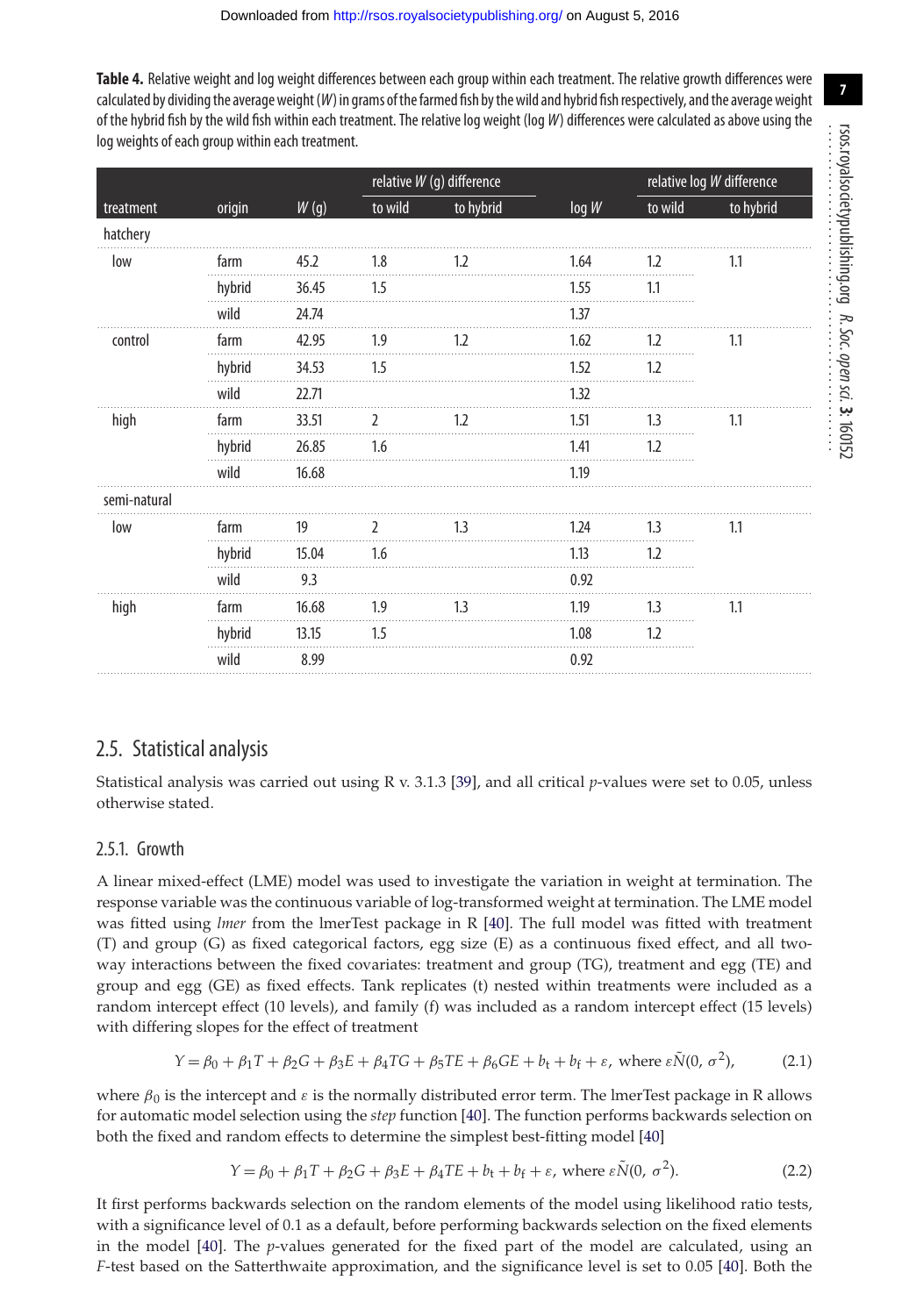<span id="page-7-0"></span>**Table 5.** Parameter estimates of the GLMM investigating variation in survival and overall p-values of each model covariate. The final column gives single p-values estimated for each covariate within the final model estimated using the *mixed* function in the afex package by parametric bootstrapping. Covariates in italics were retained in the final model. S.e., standard error of the parameter estimates of the fixed effects; s.d., standard deviation of the variance estimates of the random effects.

| $p$ -value<br>0.00<br>0.59 |
|----------------------------|
|                            |
|                            |
|                            |
|                            |
|                            |
|                            |
|                            |
|                            |
| 0.86                       |
| 0.08                       |
|                            |
|                            |
|                            |
|                            |
|                            |
|                            |
|                            |
| 0.00                       |
|                            |
|                            |
|                            |
| 0.89                       |
|                            |
|                            |
|                            |
|                            |
|                            |
|                            |

full and final model fits were confirmed by investigating the plots of the model residuals against the covariates included in the model as well as those that were not included in the model. Normality of the model residuals was confirmed visually using histograms. The full and final model with parameter estimates as given by the *lme4* output with overall covariate *p*-values generated from the *step* function is presented in [table 3.](#page-5-0) Pairwise comparisons of log weight between treatments and between groups were performed using the *glht* function in the *multcomp* package with Tukey adjustments for multiple comparisons (electronic supplementary material, table S3) [\[41\]](#page-14-29). Pairwise comparisons of egg size among the groups were performed, using the *glht* function as above (electronic supplementary material, table S3). Relative growth differences comparing the average weight in grams and log weight of farmed to wild and hybrid to wild fish are presented for each treatment in [table 4.](#page-6-0)

#### 2.5.2. Mortality

In order to investigate whether survival differed between treatments, a generalized linear-mixed effect model (GLMM) was fitted using the *glmer* function in the lme4 package [\[42\]](#page-14-30). The full model included the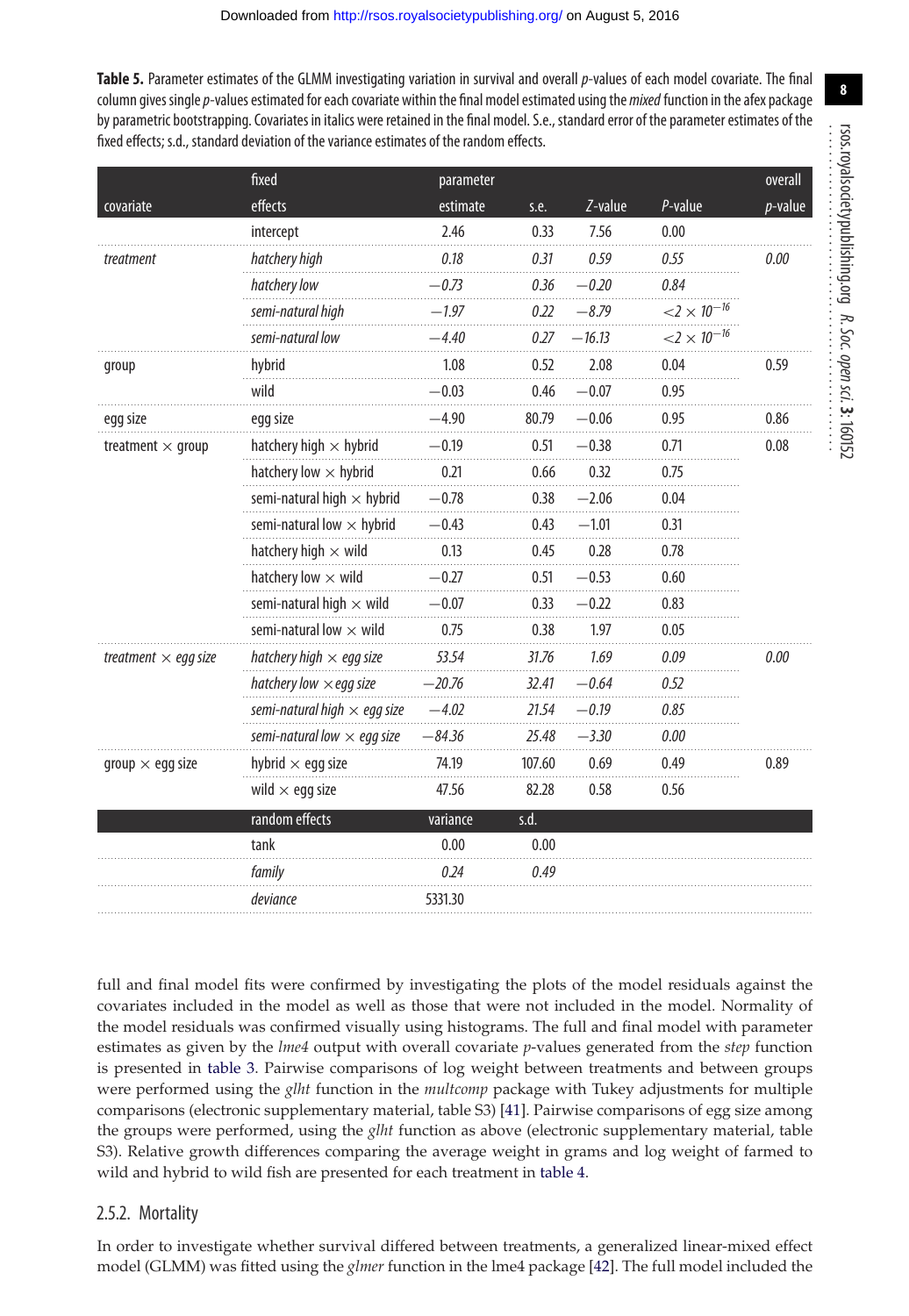fixed factor covariates of treatment (T) and group (G), the continuous effect of egg size (E) and two-way interactions between the fixed covariates: treatment and egg (TE), treatment and group (TG) and group and egg size (GE). In order to control for any differences in mortality between replicates and families the variables tank (t) and family (f) were included in the model as random intercept covariates

$$
logit(Y) = \beta_0 + \beta_1 T + \beta_2 G + \beta_3 E + \beta_4 T E + \beta_5 T G + \beta_6 G E + b_t + b_f + \varepsilon,
$$
\n(2.3)

where  $\beta_0$  is the intercept and  $\varepsilon$  is the error term. The response variable, survival, was binary, and thus the binomial distribution was used with the default logit link function, and the model was fitted using the Laplace approximation. The random effect structure was investigated by fitting the full model with only one random effect at a time and plotting the 95% prediction intervals of the random effect using the *dotplot* function in the lattice package [\[43\]](#page-14-31). If all the prediction intervals of the random effect overlapped zero, then this effect was removed from the final model. The mixed function from the afex package was used to investigate the significance of the fixed covariates [\[44\]](#page-14-32). The function calculates type 3-like *p*-values for each fixed covariate based on parametric bootstrapping [\[44\]](#page-14-32). Parameter estimates and the *p*-values of the fixed effects are presented in [table 5.](#page-7-0) The final model included covariates that yielded the best fit

$$
logit(Y) = \beta_0 + \beta_1 T + \beta_4 TE + b_f + \varepsilon.
$$
 (2.4)

# 3. Results

#### 3.1. Genotyping and parentage assignment

Of the 3988 individuals sampled, 11 individuals (less than 0.001% of the total) could not be assigned unambiguously back to a single family using the microsatellite multiplexes. A further four individuals were identified as outliers owing to extreme condition factors attributed to human recording error and subsequently removed from the dataset prior to analysis. Thus, a total of 3973 individuals were used in the analysis.

#### 3.2. Statistical analysis

#### 3.2.1. Growth

Treatment, group, egg size and the interaction of egg size and treatment were retained as significant effects in the growth model [\(table 3\)](#page-5-0). All genetic groups grew significantly different from each other across the treatments, with farmed fish being larger than hybrid and wild fish, and hybrid fish being larger than wild fish (electronic supplementary material, table S3; [figure 2\)](#page-9-0). On average, all fish grew larger in the hatchery density treatments, and growth of all groups was lowest in the semi-natural density treatments [\(figure 2\)](#page-9-0). The interaction between treatment and group was not significant, indicating that all groups responded equally relative to the other groups across the treatments, indicated by the similar relative growth differences in [table 4](#page-6-0) and the reaction norms in [figure 3.](#page-9-1) Within the hatchery treatments, growth of all three genetic groups decreased as density increased, with the lowest growth observed in the high-density hatchery treatment, although the difference in growth between the hatchery treatments was not significant (electronic supplementary material, table S3). Similarly, growth was not significantly different between the two semi-natural treatments, although it was visibly lowest in the semi-natural high-density treatment [\(figure 2\)](#page-9-0). The final model (equation (2.2) and [table 3\)](#page-5-0) retained an effect of egg size and a significant interaction between egg size and treatment. Egg size was significantly different among the groups (electronic supplementary material, table S3) and was found to be negatively correlated to weight. It was found that egg size was only a significant predictor of weight in the semi-natural treatments, as the fish in these treatments displayed the lowest weights, possibly owing to a slower development compared with the hatchery treatments (electronic supplementary material, table S4). There was a difference in degree days between the hatchery (1796 degree days) and the seminatural treatments (1586 degree days) owing to different ambient temperatures between the indoor (hatchery) and outdoor (semi-natural) tanks (electronic supplementary material, figure S1). Egg size was also significant in the hatchery high-density treatment, where growth was also low. The random effects of tank replicate and family were retained in the final model in order to control for any variation within these variables.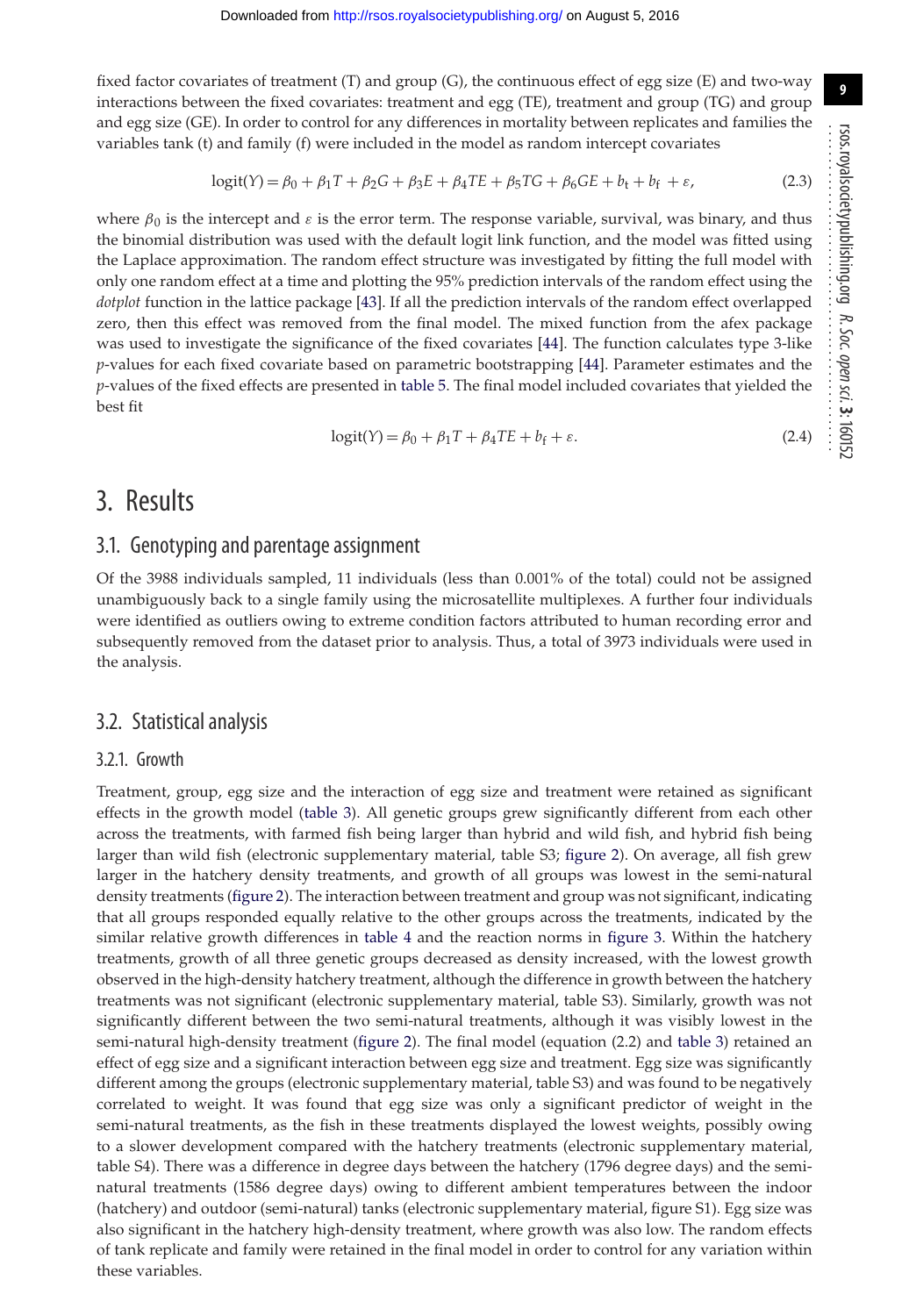

<span id="page-9-0"></span>**Figure 2.** Average weights of each group within each treatment. Bars represent the standard error of the mean weight of each group within the treatments.



<span id="page-9-1"></span>**Figure 3.** (a) Phenotypic growth reaction norms for each group across the treatments (average log weight) and (b) the average log weights relative to the wild group. In panel  $(b)$ , the hybrid and farmed groups are compared with the wild group within each treatment. The *x*-axis shows the treatments.

#### 3.2.2. Mortality

Percentage survival was highest in the hatchery treatments, with no significant differences among treatments observed [\(table 2](#page-4-1) and [figure 4\)](#page-10-0). Within the semi-natural treatments for all groups, survival was highest in the high-density treatment [\(table 2](#page-4-1) and [figure 4\)](#page-10-0). The low survival observed in the semi-natural low-density treatment was not a result of high mortality in one specific replicate: the random effect of tank was excluded from the final model owing to its non-significant effect; therefore, mortality was insignificantly different between replicates within each treatment. The final model retained a significant effect of treatment and an interaction between egg size and treatment, whereas egg size alone was not significant (equation (2.4) and [table 5\)](#page-7-0). On further analysis of the data split into each treatment, it was found that egg size was only significant in the hatchery high-density treatment (electronic supplementary material, [table 5\)](#page-7-0).

### 4. Discussion

Growth and survival of fish are influenced by density and availability of food [\[45,](#page-14-33)[46\]](#page-14-34). The offspring of farmed Atlantic salmon generally outgrow wild salmon twofold or more under hatchery conditions [\[18](#page-14-14)[–20\]](#page-14-7), possibly owing to adaptation to high densities through domestication. Therefore, it was hypothesized that farmed salmon may be able to maintain higher growth than their wild conspecifics in high-density environments, potentially explaining the elevated growth differences observed between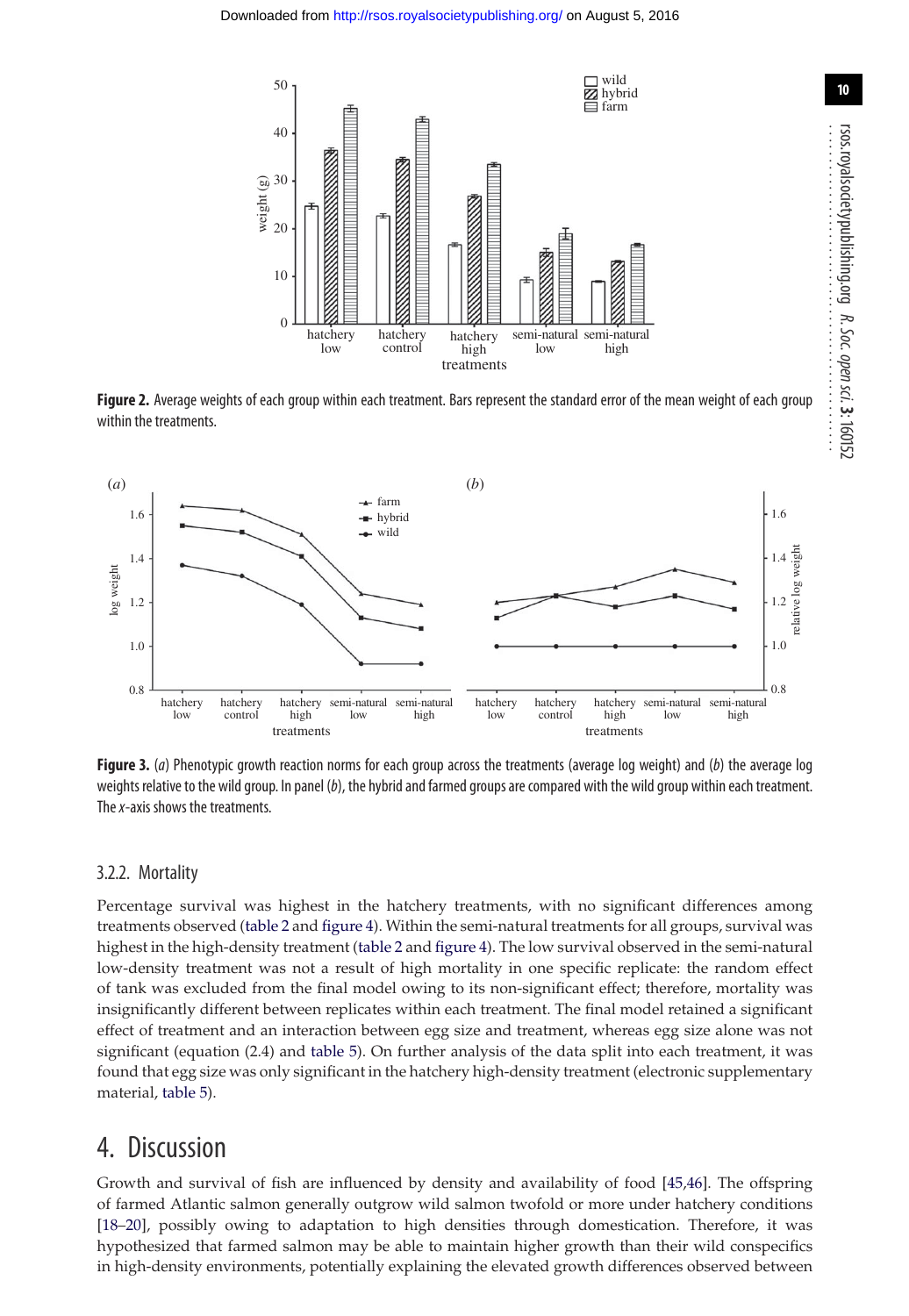

<span id="page-10-0"></span>Figure 4. Average number of fish surviving for each group within each treatment. Dotted horizontal lines represent the expected number of surviving fish per group in each treatment based on average mortality. Error bars represent the standard error of the average family variation per group within each treatment.

farmed and wild conspecifics under hatchery conditions. Here, it was found that density influenced growth of all genetic groups equally, with all groups exhibiting decreased growth at higher densities; farmed salmon had the highest average growth within each treatment while wild fish had the lowest growth within each treatment; and the mortality of all groups was similar for all the treatments. Thus, this study was unable to find evidence of adaptation of farmed fish to high densities using the present treatment densities, tentatively suggesting that high-density adaptation is not driving the divergence in growth observed between farmed and wild salmon under hatchery conditions.

#### 4.1. Growth

High-density conditions are known to lead to behavioural changes, induce stress behaviours and lower feed utilization, all of which can decrease growth among fish [\[47\]](#page-14-35). Refstie & Kittelsen [\[45\]](#page-14-33) found that under controlled conditions with excess feed the growth of two domesticated populations of Atlantic salmon decreased as density increased. The negative effect of higher densities on growth has also been observed in other fish species [\[15,](#page-14-4)[48\]](#page-14-36), and has been attributed to an increase in intraspecific competition and agonistic behaviour at high densities [\[12,](#page-14-1)[49\]](#page-14-37). In natural systems, density-dependent growth will also be controlled by the number of predators and by the competition for limited resources [\[13\]](#page-14-2). As there were no predators in this study, and the available food was not limiting, it is likely that the lower growth observed at the higher densities could be the result of higher stress in all groups which may have caused the fish to feed less effectively relative to the other treatments.

Growth and body size is an important factor determining competition and reproductive success [\[50\]](#page-14-38). Directional selection for growth has resulted in farmed salmon displaying higher growth rates than wild salmon when compared under hatchery conditions [\[19\]](#page-14-11), and this growth may give the offspring of escaped farmed salmon a competitive advantage over wild conspecifics in the wild, although often the growth differences observed in the wild are much lower [\[21](#page-14-8)[,22\]](#page-14-39). Under standard hatchery conditions, the relative growth differences between farmed and wild conspecifics have been documented to be as high as threefold [\[19\]](#page-14-11) and even fivefold [\[20\]](#page-14-7), with Glover *et al.* [\[18\]](#page-14-14) observing that farmed salmon were twice as large as their wild conspecifics at the end of a full aquaculture production cycle. In this study, farmed salmon grew significantly larger than wild salmon in all treatments, although this growth difference was much lower than previously observed in a hatchery study using the same strains [\[19\]](#page-14-11). Interestingly, Reed *et al.* [\[23\]](#page-14-9) reported relatively moderate differences (5–20%) between farmed and wild salmon parr for size-at-age in the wild, and they found that their observed growth differences were similar in the hatchery environment as in the wild, contrasting the results of previously cited studies. They attribute these differences to the difference in historical selection regimes and generation time between the farmed strain used in their study (Irish farm strain derived from the Norwegian Mowi strain in 1983) compared with the other studies (more recent Norwegian Mowi strain) [\[23\]](#page-14-9).

Solberg *et al.* [\[19\]](#page-14-11) found that juvenile farmed salmon exhibited a lower response to stress than their hybrid and wild conspecifics when exposed to a twice-daily stressor of lowered water levels, indicating that domestication has resulted in farmed salmon which are able to maintain a higher level of growth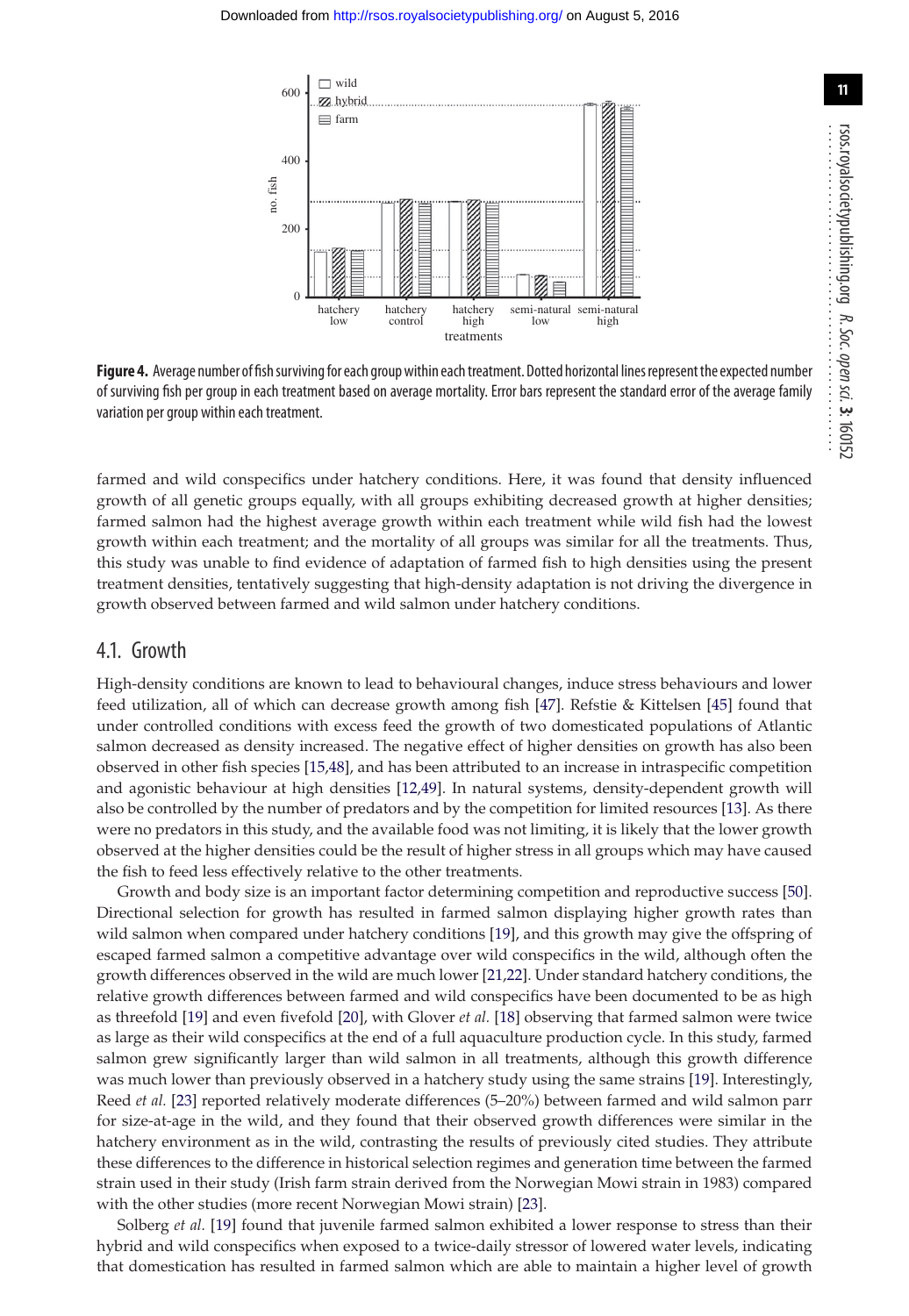under stressful conditions. Elevated stress due to crowded conditions has been shown to negatively influence appetite and growth performance in Atlantic salmon [\[51\]](#page-14-40) and brown trout [\[52\]](#page-15-0). It is possible that the process of domestication may have adapted farmed salmon to higher growth under stressful high-density conditions. Thus, farmed salmon in the present study would be expected to maintain a higher growth relative to the wild salmon at high densities within the hatchery treatment. However, this was not the case here. No evidence was found for an interaction between group and treatment (genotype  $\times$  environment interaction; [table 3\)](#page-5-0), and the similar relative growth differences between groups among the treatments indicate that each group is responding to the treatments similarly relative to the other groups [\(table 4](#page-6-0) and [figure 3\)](#page-9-1). It is acknowledged that the treatments used in this study may not have been different enough to elicit a growth divergence response owing to density adaptation; however, the findings suggest that the higher growth differences observed in the hatchery are probably not the result of farmed fish being more adapted to growth at higher densities than wild fish.

The ability of an individual to adapt its behavioural strategy (plasticity) can influence fitness and competition [\[53\]](#page-15-1). Many salmonids exhibit behavioural plasticity depending on the circumstance, for example exhibiting territorial behaviour in low densities, and schooling behaviour in high densities [\[53,](#page-15-1)[54\]](#page-15-2). At certain densities, it becomes too metabolically costly to defend a territory [\[53](#page-15-1)[,54\]](#page-15-2). Under controlled conditions, Brännäs *et al.* [\[53\]](#page-15-1) found that interspecific competition among stocked brown trout depended on a variety of factors, including competitive ability, food availability and prior residency. They found that growth of all groups was depressed at higher densities and it was advantageous to be less aggressive at high densities and also to be a larger individual [\[53\]](#page-15-1). Farmed salmon are generally observed to be more aggressive than wild salmon, possibly inadvertently through selection for increased growth or because they have not been able to establish social or dominance hierarchies under hatchery conditions and may not understand the trade-off between aggression and its energetic cost in certain situations [\[5\]](#page-13-4). Higher levels of growth hormone may also influence aggression in salmonids [\[55\]](#page-15-3), and may also affect foraging behaviour and metabolic demands [\[16\]](#page-14-5). These behavioural and hormonal changes within farmed salmon may partly explain their lower relative growth observed in the wild. Solberg *et al.* [\[20\]](#page-14-7) found that growth differences between farmed and wild conspecifics decreased along an environmental gradient from hatchery to semi-natural conditions with restricted feed. They suggest that the lower growth observed in wild studies could be caused by a combination of negative and positive size-selective mortality, whereby faster-growing individuals can outcompete smaller individuals for resources (negative size selection) and where faster-growing individuals are more prone to predation over smaller individuals (positive size selection), resulting in fish of all origins being of a similar size (although positive size selection was not explicitly tested in their study) [\[20\]](#page-14-7).

In this study, growth was low among all groups in the semi-natural treatments [\(figure 2\)](#page-9-0), despite these two treatments having the lowest densities among all treatments. In the wild, salmonids are territorial and establish a social hierarchy among individuals that influence individual growth, with low-ranking fish having reduced access to feed and displaying reduced growth relative to the dominant individuals [\[49\]](#page-14-37). If the semi-natural environment induced territorial or dominance effects among the fish, one would then expect to see distinct size classes representing the larger, dominant fish and the smaller, less dominant individuals. However, such trends were not observed. There was a difference in degree days between the hatchery and semi-natural treatments; therefore, it is likely that other environmental conditions such as the naturally varying water temperature or ambient light conditions were responsible at least partly for the low growth observed in the semi-natural treatments. It is possible that the densities imposed on these semi-natural tanks were not sufficient to affect growth among the groups. Jørgensen *et al.* [\[49\]](#page-14-37) investigated the effects of density on hatchery-reared Arctic charr (*Salvelinus alpinus* L.) under controlled conditions. Interestingly, they found depressed growth rates in the low-density treatment, and observed schooling behaviour of fish in their medium and high-density tanks [\[49\]](#page-14-37). In this study, schooling behaviour was observed within the high-density semi-natural replicates. While the low water temperature is probably the main reason behind the low growth observed in the semi-natural treatments, it is possible that the increased swimming behaviour and social interaction may have influenced growth.

In similar comparative studies of Atlantic salmon, hybrids often display intermediate levels of growth compared with their farmed and wild parental strains [\[18](#page-14-14)[,20,](#page-14-7)[55](#page-15-3)[,56\]](#page-15-4). Hybrid vigour commonly occurs when one or both of the parental strains are inbred, whereas a decreased performance observed in hybrids relative to their parents may occur via outbreeding depression [\[55\]](#page-15-3). In this study, hybrids grew significantly different from both wild and farmed conspecifics; however, there was an observable non-significant trend of hybrid relative growth being more similar to their farmed parents in each treatment (1.5–1.6 : 1 for hybrid to wild and 1.2–1.3 : 1 for farmed to hybrids using the average raw weight in grams; [table 4](#page-6-0) and [figure 3\)](#page-9-1). A study which used the same parental strains as this study also observed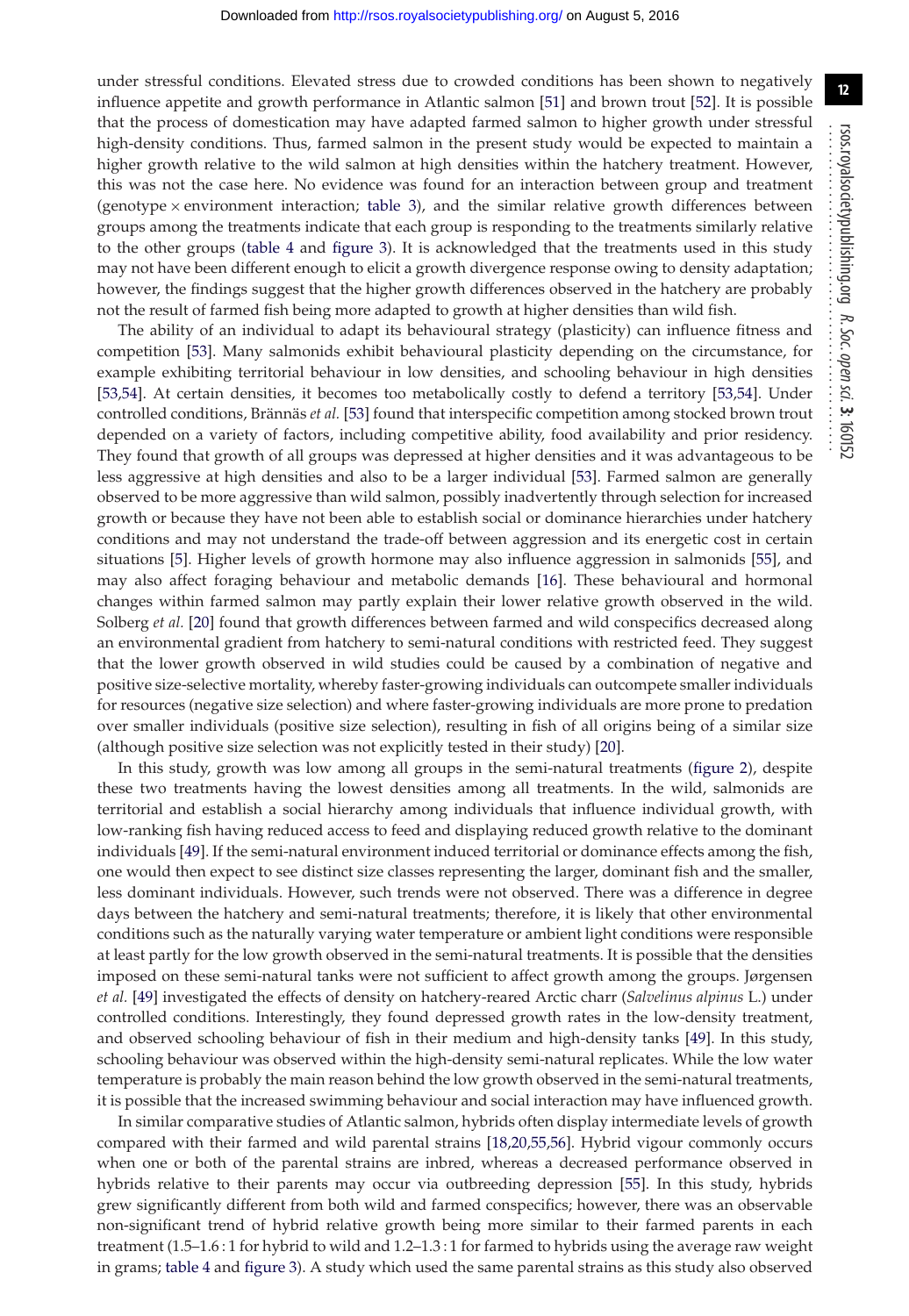intermediate hybrid growth and the same trend of more similar growth with the farmed parents [\[19\]](#page-14-11). It is not thought that the growth levels observed in this study represent hybrid vigour, as the relative growth differences are still somewhat intermediate [\(table 5](#page-7-0) and [figure 3\)](#page-9-1) and growth was significantly different among the groups (electronic supplementary material, table S3), indicating additive effects. It is acknowledged, however, that a more complete hybrid group design (i.e. reciprocal crosses) would allow for the unambiguous conclusion of additive hybrid growth effects. Several studies comparing gene transcription between farmed and wild salmonids observed some level of non-intermediate (nonadditive) gene expression in hybrids [\[57–](#page-15-5)[59\]](#page-15-6), and this may be population specific [\[60](#page-15-7)[,61\]](#page-15-8). Bicskei *et al.* [\[58\]](#page-15-9) examined gene transcription in farmed,  $F_1$  hybrid and wild Atlantic salmon at two life stages, and found fewer significantly differentially expressed transcripts between farmed and hybrid individuals than between hybrid and wild individuals. Their hybrid crosses were generated from the farmed females, and suggest that maternal effects might account for this bias [\[58\]](#page-15-9). They found that the heritability patterns of many of the differentially expressed transcripts in the hybrid fish were either intermediate or maternally dominant [\[58\]](#page-15-9), highlighting the need for reciprocal hybrid crosses in comparative studies. Maternal effects, such as egg size or maternal body size, can greatly influence offspring development and fitness [\[62\]](#page-15-10). Often maternal effects are taken into account in order to avoid overestimating or confusing genetic effects with environmental maternal effects [\[63\]](#page-15-11). In the present study, the maternal effect of egg size was controlled for by including it as a covariate in the growth model.

Overall, egg size was found to be negatively influencing growth, owing to the larger average egg sizes of the wild families used in the present study coupled with their lower growth compared to the farmed and hybrid families. Generally, a larger egg size is expected to convey a positive size advantage to offspring [\[64\]](#page-15-12); however, negative maternal effects have been observed in Chinook salmon (*Oncorhynchus tshawytscha* L.), whereby the initial positive effect of large egg size on growth was reversed after a period of time [\[63\]](#page-15-11). The authors attribute this switch in egg size effect to variation in growth rate among families with different egg sizes [\[63\]](#page-15-11). In the present study the growth model identified the interaction between egg size and treatment as a significant predictor of growth (equation (2.2) and table 4), and when egg size was included in the models for growth at each treatment, it was found that it was only significant in the semi-natural treatments and the hatchery high-density treatment. It is possible that the lack of degree days meant the smaller fish had had less time to develop and had not yet overcome the effect of egg size, which is known to decrease with offspring development [\[65\]](#page-15-13).

#### 4.2. Mortality

Mortality within the hatchery treatments was low, and did not differ between treatments or between the groups [\(figure 4\)](#page-10-0). There was high mortality observed within the low-density semi-natural replicates (81.2% and 78.3%; [table 2\)](#page-4-1), and moderate mortality within the high-density semi-natural tanks (36.3% and 37.9%; [table 2\)](#page-4-1). It is not possible to determine when the majority of this mortality occurred, or whether it was a gradual or acute event. It is therefore not possible to say how this may have influenced growth as the experiment continued. In natural conditions, salmonids are territorial [\[13\]](#page-14-2) and this may impose a density-dependent effect on mortality. Within a stream environment as population density increases past the carrying capacity for territories several processes can occur: territory size may decrease and influence growth through density dependence or those who are unable to acquire a territory and access to food may emigrate or die [\[12](#page-14-1)[,13\]](#page-14-2). Generally, mortality is observed to be positively related to stocking density [\[49\]](#page-14-37); therefore, it is unclear why it was the low-density semi-natural replicates that suffered such high mortalities. There was no effect of group origin on mortality, indicating that all groups suffered similar relative mortalities [\(figure 4\)](#page-10-0). Interestingly, both replicates from each of the seminatural treatments experienced similar mortality, indicating no influence of tank effects on mortality (equation (2.4) and [figure 4\)](#page-10-0). There was no observed predation from birds (I.-H.M. 2014, personal communication). The mortality model identified treatment and the interaction between treatment and egg size as predictors of survival (equation (2.4) and [table 5\)](#page-7-0). When the effect of egg size on mortality was investigated for each treatment, it was found that egg size was only significant within the high-density hatchery treatment.

#### 4.3. General implications

While comparing the relative growth of farmed, hybrid and wild salmon families under different densities, there was no evidence found to suggest that farmed salmon have adapted to higher stocking densities. Although the possibility cannot be excluded that higher and lower densities than those used in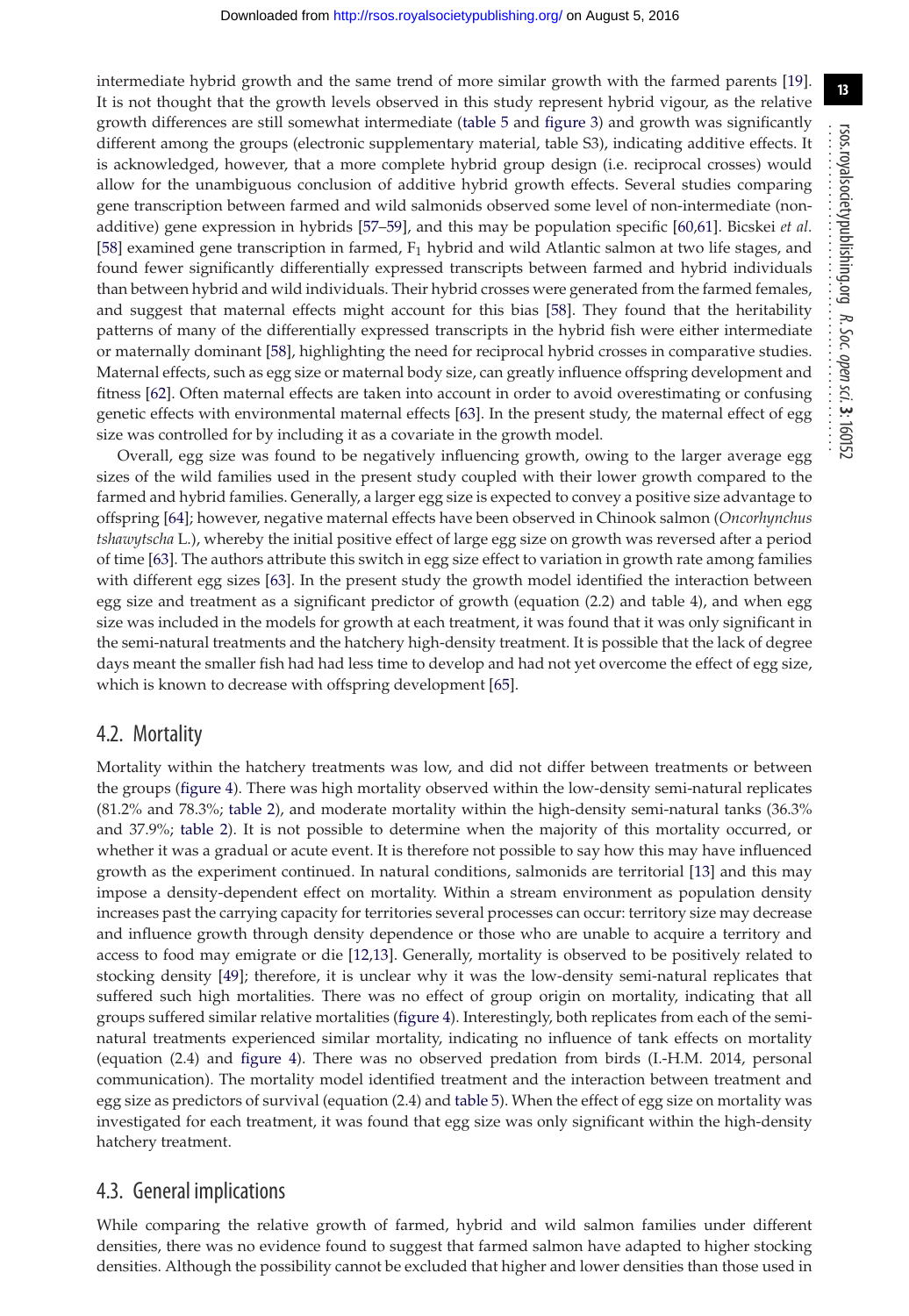this study may elicit such effects, our treatments, nevertheless, elicited a response in modifying growth of all salmon reared here. The lack of interaction between density and relative growth of farmed, hybrid and wild salmon observed here suggests that differences in relative growth between farmed, hybrid and wild salmon between the hatchery environment and the wild is caused by a complex of other factors, and not attributable mainly to density. Competitive experiments in the wild at differing densities have suggested that farmed salmon display relatively greater mortality than wild salmon under higher densities [\[22\]](#page-14-39), and population genetic studies have demonstrated that the success of farmed salmon in the natural environment is also determined by native population density [\[30,](#page-14-18)[31,](#page-14-19)[66\]](#page-15-14). It has been suggested that wild populations with lower densities (low population numbers) may be more at risk of the negative effects of hybridization and introgression from farmed fish [\[31](#page-14-19)[,66,](#page-15-14)[67\]](#page-15-15). Comparative studies within a natural setting are needed in order to further understand what drives the growth differences between wild and farmed salmon in the wild. Furthermore, comparative studies at more varied densities are encouraged in order to further elucidate the effects of density on growth differences between farmed and wild conspecifics.

Studies investigating the performance of hybrids are crucial for understanding how hybridization between farmed and wild conspecifics influences wild population dynamics. Farmed escapees can successfully interbreed with wild salmon, producing  $F_1$  hybrid offspring, and the subsequent performance of these hybrids will likely determine the future success of the wild population [\[56\]](#page-15-4). Here, the hybrid growth was observably more similar to their farmed parents than their wild parents, which may influence their subsequent fitness in the wild. The hybrids in this study were maternal half-siblings to the farmed fish; therefore, it is possible that maternal effects influenced growth patterns. It is important therefore to understand how hybrids respond to changing environmental conditions for future salmonid conservation and management, and to include reciprocal hybrids in order to differentiate between the effect of maternal egg size and the effects of domestication. Further studies, which investigate the performance of backcrosses and reciprocal hybrids with wild fish, will further elucidate the impacts of introgression on local population fitness.

Ethics. The experiment (permit no. 64472) was officially approved on 26 March 2014 by the Norwegian Animal Research Authority. All welfare and use of experimental animals was performed in strict accordance with the Norwegian Animal Welfare Act. In addition, all personnel involved in this experiment had undergone training approved by the Norwegian Food Safety Authority, which is mandatory for all personnel running experiments involving animals included in the Animal Welfare Act.

Data accessibility. The dataset supporting the conclusions of this article is available in the Dryad Digital Repository at [http://dx.doi.org/10.5061/dryad.4c6b2.](http://dx.doi.org/10.5061/dryad.4c6b2)

Authors' contributions. G.R.C., K.A.G. and M.I.T. conceived the study. M.S.F., L.D. and I.H.M. performed the experiment. G.J. and A.C.H. carried out the molecular laboratory work. M.S.F. participated in data analysis. A.C.H. performed the statistical analysis and wrote the manuscript with input from K.A.G., M.S.F., G.R.C., M.I.T., S.C. and G.J. All authors read and approved the final manuscript.

Competing interests. We declare that we have no competing interest.

Funding. The research leading to these results has received funding from the European Community's Seventh Framework Programme (and in FP7/2007-2013) under grant agreement no. KBBE-311920 (AquaTrace). Broodstock used in this study was produced by the INTERACT project funded by the Research Council of Norway.

Acknowledgements. We thank Stian Morken for his assistance with sampling, Laila Unneland for her assistance with genotyping a subset of samples and Wendy Grail and Anne Grete Sørvik for their support in the laboratory.

# References

- <span id="page-13-0"></span>1. Schütz KE, Forkman B, Jensen P. 2001 Domestication effects on foraging strategy, social behaviour and different fear responses: a comparison between the red junglefowl (Gallus gallus) and a modern layer strain. Appl. Anim. Behav. Sci. **74**, 1–14. [\(doi:10.1016/S0168-1591\(01\)](http://dx.doi.org/10.1016/S0168-1591(01)00156-3) [00156-3\)](http://dx.doi.org/10.1016/S0168-1591(01)00156-3)
- <span id="page-13-1"></span>2. Ruzzante DE. 1994 Domestication effects on aggressive and schooling behaviour in fish. Aquaculture**120**, 1–24. [\(doi:10.1016/0044-](http://dx.doi.org/10.1016/0044-8486(94)90217-8) [8486\(94\)90217-8\)](http://dx.doi.org/10.1016/0044-8486(94)90217-8)
- <span id="page-13-2"></span>3. Price E. 1999 Behavioural development in animals undergoing domestication. Appl. Anim. Behav. Sci. **65**, 245–271. [\(doi:10.1016/S0168-1591\(99\)000](http://dx.doi.org/10.1016/S0168-1591(99)00087-8) [87-8\)](http://dx.doi.org/10.1016/S0168-1591(99)00087-8)
- <span id="page-13-3"></span>4. Mignon-Grasteau S et al. 2005 Genetics of adaptation and domestication in livestock. Livestock Prod. Sci. **93**, 3–14. [\(doi:10.1016/j.livprodsci.](http://dx.doi.org/10.1016/j.livprodsci.2004.11.001) [2004.11.001\)](http://dx.doi.org/10.1016/j.livprodsci.2004.11.001)
- <span id="page-13-4"></span>5. Weber ED, Fausch KD. 2003 Interactions between hatchery and wild salmonids in streams: differences in biology and evidence for competition. Can. J. Fish Aquat. Sci. **60**, 1018–1036. [\(doi:10.1139/f03-087\)](http://dx.doi.org/10.1139/f03-087)
- <span id="page-13-5"></span>6. Huntingford FA. 2004 Implications of domestication and rearing conditions for the behaviour of cultivated fishes. J. Fish Biol. **65**, 122–145. [\(doi:10.1111/j.0022-1112.2004.00562.x\)](http://dx.doi.org/10.1111/j.0022-1112.2004.00562.x)
- <span id="page-13-6"></span>7. Einum S, Fleming IA. 2001 Implications of stocking: ecological interactions between wild and released salmonids. Nordic J. Freshw. Res.**75**, 56–70.
- <span id="page-13-7"></span>8. Jonsson B, Jonsson N. 2006 Cultured Atlantic salmon in nature: a review of their ecology and interaction with wild fish. ICES J. Mar. Sci. **637**, 1162–1181. [\(doi:10.1016/j.icesjms.2006.03.](http://dx.doi.org/10.1016/j.icesjms.2006.03.004) [004\)](http://dx.doi.org/10.1016/j.icesjms.2006.03.004)
- <span id="page-13-8"></span>9. Thodesen J, Gjedrem T. 2006 Breeding programs on Atlantic salmon in Norway: lessons learned. In Development of aquatic animal genetic improvement and dissemination programs: current status and action plans (eds RW Ponzoni, BO Acosta, AG Ponniah), pp. 22–26. Bayan Lepas, Malaysia: The Worldfish Center.
- <span id="page-13-9"></span>10. Gjedrem T. 2010 The first family-based breeding program in aquaculture.Rev. Aquacult.**2**, 2–15. [\(doi:10.1111/j.1753-5131.2010.01011.x\)](http://dx.doi.org/10.1111/j.1753-5131.2010.01011.x)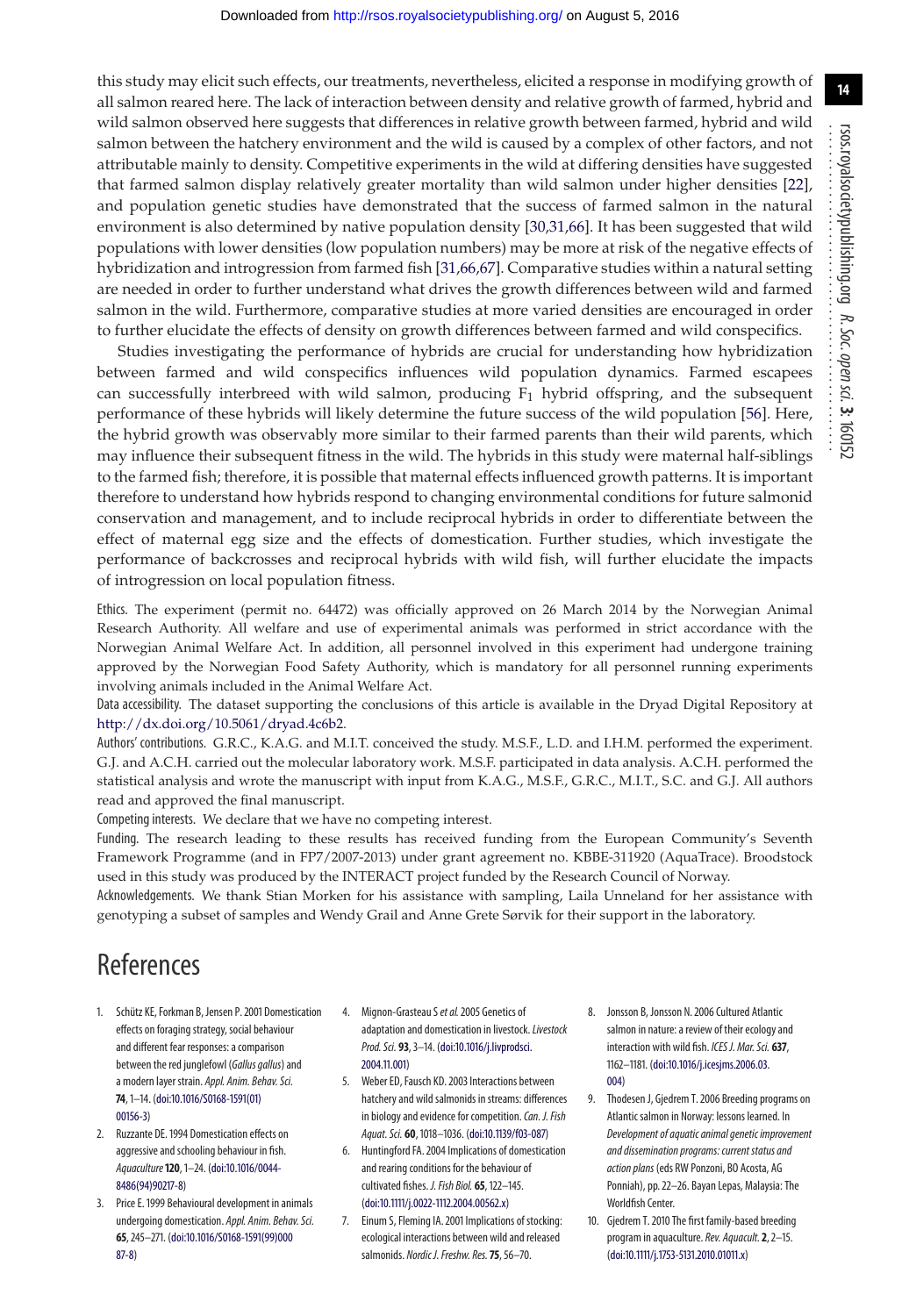- <span id="page-14-0"></span>11. Klemetsen A, Amundsen P, Dempson JB, Jonsson B, Jonsson N, O'Connell MF, Mortensen E. 2003 Atlantic salmon Salmo salar L., brown trout Salmo trutta L. and Arctic charr Salvelinus alpinus (L.): a review of aspects of their life histories. Ecol. Freshw. Fish **12**, 1–59. [\(doi:10.1034/j.1600-0633.2003.](http://dx.doi.org/10.1034/j.1600-0633.2003.00010.x) [00010.x\)](http://dx.doi.org/10.1034/j.1600-0633.2003.00010.x)
- <span id="page-14-1"></span>12. Imre I, Grant JWA, Cunjak RA. 2005 Density-dependent growth of young-of-the-year Atlantic salmon Salmo salar in Catamaran Brook, New Brunswick. J. Anim. Ecol.**74**, 508–516. [\(doi:10.1111/j.1365-2656.2005.00949.x\)](http://dx.doi.org/10.1111/j.1365-2656.2005.00949.x)
- <span id="page-14-2"></span>13. Post JR, Parkinson EA, Johnston NT. 1999 Density-dependent processes in structured fish populations: interaction strengths in whole-lake experiments.Ecol. Monogr. **69**, 155–175. [\(doi:10.1890/0012-9615\(1999\)069\[0155:DDPISF\]2.](http://dx.doi.org/10.1890/0012-9615(1999)069[0155:DDPISF]2.0.CO;2)  $0.002$
- <span id="page-14-3"></span>14. Webb J, Verspoor E, Aubin-Horth N, Romakkaniemi A, Amiro P. 2007 The Atlantic salmon. In The Atlantic salmon: genetics, conservation and management (eds E Verspoor, L Stradmeyer, J Nielsen), pp. 17–56. Oxford, UK: Blackwell Publishing.
- <span id="page-14-4"></span>15. Bohlin T, Sundström LF, Johnsson JI, Höjesjö J, Pettersson J. 2002 Density-dependent growth in brown trout: effects of introducing wild and hatchery fish. J. Anim. Ecol.**71**, 683–692. [\(doi:10.1046/j.1365-2656.2002.00631.x\)](http://dx.doi.org/10.1046/j.1365-2656.2002.00631.x)
- <span id="page-14-5"></span>16. Byström P, García-Berthou E. 1999 Density dependent growth and size specific competitive interactions in young fish. Oikos **86**, 217–232. [\(doi:10.2307/3546440\)](http://dx.doi.org/10.2307/3546440)
- <span id="page-14-6"></span>17. Fleming IA, Agustsson T, Finstad B, Johnsson JI, Björnsson BT. 2002 Effects of domestication on growth physiology and endocrinology of Atlantic salmon (Salmo salar). Can. J. Fish Aquat. Sci. 59, 1323–1330. [\(doi:10.1139/f02-082\)](http://dx.doi.org/10.1139/f02-082)
- <span id="page-14-14"></span>18. Glover KA, Otterå H, Olsen RE, Slinde E, Taranger GL, Skaala Ø. 2009 A comparison of farmed, wild and hybrid Atlantic salmon (Salmosalar L.) reared under farming conditions. Aquaculture**286**, 203–210. [\(doi:10.1016/j.aquaculture.2008.09.023\)](http://dx.doi.org/10.1016/j.aquaculture.2008.09.023)
- <span id="page-14-11"></span>19. Solberg MF, Skaala O, Nilsen F, Glover KA. 2013 Does domestication cause changes in growth reaction norms? A study of farmed, wild and hybrid Atlantic salmon families exposed to environmental stress. PLoS ONE **8**, e54469. [\(doi:10.1371/journal.](http://dx.doi.org/10.1371/journal.pone.0054469) [pone.0054469\)](http://dx.doi.org/10.1371/journal.pone.0054469)
- <span id="page-14-7"></span>20. Solberg MF, Zhang Z, Nilsen F, Glover KA. 2013 Growth reaction norms of domesticated, wild and hybrid Atlantic salmon families in response to differing social and physical environments. BMC Evol. Biol.**13**, 234-2148-13-234. [\(doi:10.1186/1471-](http://dx.doi.org/10.1186/1471-2148-13-234) [2148-13-234\)](http://dx.doi.org/10.1186/1471-2148-13-234)
- <span id="page-14-8"></span>21. Fleming IA, Hindar K, Mjolnerod BJ, Balstad T, Lamberg A. 2000 Lifetime success and interactions of farm salmon invading a native population. Proc. R. Soc. Lond. B **267**, 1517–1523. [\(doi:10.1098/rspb.2000.1173\)](http://dx.doi.org/10.1098/rspb.2000.1173)
- <span id="page-14-39"></span>22. Skaala Ø, Glover KA, Barlaup BT, Svåsand T, Besnier F, Hansen MM, Borgstrøm R. 2012 Performance of farmed, hybrid, and wild Atlantic salmon (Salmo salar) families in a natural river environment. Can. J. Fish Aquat. Sci. **69**, 1994–2006. [\(doi:10.1139/](http://dx.doi.org/10.1139/f2012-118) [f2012-118\)](http://dx.doi.org/10.1139/f2012-118)
- <span id="page-14-9"></span>23. Reed TE, Prodöhl P, Hynes R, Cross T, Ferguson A, McGinnity P. 2015 Quantifying heritable variation in fitness-related traits of wild, farmed and hybrid Atlantic salmon families in a wild river

environment. Heredity **115**, 173–184. [\(doi:10.1038/hdy.2015.29\)](http://dx.doi.org/10.1038/hdy.2015.29)

- <span id="page-14-10"></span>24. Sundt-Hansen L, Einum S, Neregård L, Björnsson BT, Johnsson JI, Fleming IA, Devlin RH, Hindar K. 2012 Growth hormone reduces growth in free-living Atlantic salmon fry.Funct. Ecol.**26**, 904–911. [\(doi:10.1111/j.1365-2435.2012.01999.x\)](http://dx.doi.org/10.1111/j.1365-2435.2012.01999.x)
- <span id="page-14-12"></span>25. Lepage O, Øverli Ø, Petersson E, Järvi T, Winberg S. 2001 Differential stress coping in the wild and domesticated sea trout. Brain Behav. Evol.**56**, 259–268. [\(doi:10.1159/000047209\)](http://dx.doi.org/10.1159/000047209)
- <span id="page-14-13"></span>26. Gjedrem T, Gjoen HM, Gjerde B. 1991 Genetic origin of Norwegian farmed Atlantic salmon. Aquaculture **98**, 41–50. [\(doi:10.1016/0044-8486\(91\)90369-I\)](http://dx.doi.org/10.1016/0044-8486(91)90369-I)
- <span id="page-14-15"></span>27. Otterå H, Skilbrei O, Skaala Ø, Boxaspen K, Aure J, Taranger GL, Ervik A, Borgstrøm R. 2004 Hardangerfjorden—produksjon av laksefisk og effekter på de ville bestandene av laksefisk [The Hardanger Fjord–salmonid aquaculture and effects on wild salmonid populations]. Report, Fisken og havet. Bergen, Norway: Institute of Marine Research. [In Norwegian]
- <span id="page-14-16"></span>28. Vollset KW, Skoglund H, Barlaup BT, Pulg U, Gabrielsen S-E, Wiers T, Skår B, Lrjmann GB. 2014 Can the river location within a fjord explain the density of Atlantic salmon and sea trout? Mar. Biol. Res.**10**, 268–278.

#### [\(doi:10.1080/17451000.2013.810761\)](http://dx.doi.org/10.1080/17451000.2013.810761)

- <span id="page-14-17"></span>29. Lund RA, Hansen LP. 1991 Identification of wild and reared Atlantic salmon, Salmo salaar L., using scale characters . Aquacult. Fish Manage.**22**, 499–508.
- <span id="page-14-18"></span>30. Glover KA, Pertoldi C, Besnier F, Wennevik V, Kent M, Skaala O. 2013 Atlantic salmon populations invaded by farmed escapees: quantifying genetic introgression with a Bayesian approach and SNPs. BMC Genet.**14**, 74. [\(doi:10.1186/1471-2156-](http://dx.doi.org/10.1186/1471-2156-14-74) [14-74\)](http://dx.doi.org/10.1186/1471-2156-14-74)
- <span id="page-14-19"></span>31. Glover KA, Quintela M, Wennevik V, Besnier F, Sorvik AG, Skaala O. 2012 Three decades of farmed escapees in the wild: a spatio-temporal analysis of Atlantic salmon population genetic structure throughout Norway.PLoS ONE **78**, e43129. [\(doi:10.1371/journal.pone.0043129\)](http://dx.doi.org/10.1371/journal.pone.0043129)
- <span id="page-14-20"></span>32. Solberg MF, Zhang Z, Glover KA. 2015 Are farmed salmon more prone to risk than wild salmon? Susceptibility of juvenile farm, hybrid and wild Atlantic salmon Salmo salar L. to an artificial predator. Appl. Anim. Behav. Sci.**162**, 67–80. [\(doi:10.1016/j.applanim.2014.11.012\)](http://dx.doi.org/10.1016/j.applanim.2014.11.012)
- <span id="page-14-21"></span>33. Aljanabi SM, Martinez I. 1997 Universal and rapid salt-extraction of high quality genomic DNA for PCR-based techniques. Nucleic Acids Res.**25**, 4692–4693. [\(doi:10.1093/nar/25.22.4692\)](http://dx.doi.org/10.1093/nar/25.22.4692)
- <span id="page-14-22"></span>34. Sanchez JA, Clabby C, Ramos D, Blanco G, Flavin F, Vazquez E, Powell R. 1996 Protein and microsatellite single locus variability in Salmo salar L. (Atlantic salmon). Heredity **77**, 423–432. [\(doi:10.1038/hdy.1996.162\)](http://dx.doi.org/10.1038/hdy.1996.162)
- <span id="page-14-23"></span>35. O'Reilly PT, Hamilton LC, McConnell SK, Wright JM. 1996 Rapid analysis of genetic variation in Atlantic salmon (Salmo salar) by PCR multiplexing of dinucleotide and tetranucleotide microsatellites. Can. J. Fish Aquat. Sci.**53**, 2292–2298. [\(doi:10.1139/f96-192\)](http://dx.doi:10.1139/f96-192)
- <span id="page-14-24"></span>36. Grimholt U, Larsen S, Nordmo R, Midtlyng P, Kjoeglum S, Storset A, Saebø S, Stet TJM. 2003 MHC polymorphism and disease resistance in Atlantic salmon (Salmo salar); facing pathogens with single expressed major histocompatibility class I and class

II loci. Immunogenetics**554**, 210–219. [\(doi:10.1007/s00251-003-0567-8\)](http://dx.doi.org/10.1007/s00251-003-0567-8)

- <span id="page-14-25"></span>37. Stet RJ, de Vries B, Mudde K, Hermsen T, van Heerwaarden J, Shum BP, Grimholt U. 2002 Unique haplotypes of co-segregating major histocompatibility class II A and class II B alleles in Atlantic salmon (Salmo salar) give rise to diverse class II genotypes. Immunogenetics**545**, 320–331. [\(doi:10.1007/s00251-002-0477-1\)](http://dx.doi.org/10.1007/s00251-002-0477-1)
- <span id="page-14-26"></span>38. Taggart JB. 2007 FAP: an exclusion-based parental assignment program with enhanced predictive functions. Mol. Ecol. Notes**7**, 412–415. [\(doi:10.1111/j.1471-8286.2006.01616.x\)](http://dx.doi.org/10.1111/j.1471-8286.2006.01616.x)
- <span id="page-14-27"></span>39. R Core Team. 2014 R: a language and environment for statistical computing. Mol. Ecol.**7**, 412–415.
- <span id="page-14-28"></span>40. Kuznetsova A, Brockhoff PB, Christensen RHB. 2014 lmerTest: tests for random and fixed effects for linear mixed effect models (lmer objects of lme4 package). R package version 2.0-6. See http://CRAN.R-project.org/package=lmerTest.
- <span id="page-14-29"></span>41. Hothorn T, Bretz F, Westfall P. 2008 Multcomp package R: simultaneous inference in general parametric models. Biometr. J.**50**, 346–363. [\(doi:10.1002/bimj.200810425\)](http://dx.doi.org/10.1002/bimj.200810425)
- <span id="page-14-30"></span>42. Bates D, Maechler M, Bolker B, Walker S. 2014 lme4: linear mixed-effects models using Eigen and S4. R package version 1.1-7. See http://lme4.rforge.r-project.org/.
- <span id="page-14-31"></span>43. Deepayan S. 2008 Lattice: multivariate data visualisation with R. New York, NY: Springer.
- <span id="page-14-32"></span>44. Singmann H, Bolker B. 2014 afex: analysis of factorial experiments. R package version 0.12-135. See https://cran.r-
- <span id="page-14-33"></span>project.org/web/packages/afex/index.html. 45. Refstie T, Kittelsen A. 1976 Effect of density on
- growth and survival of artificially reared Atlantic salmon. Aquaculture **8**, 319–326. [\(doi:10.1016/](http://dx.doi.org/10.1016/0044-8486(76)90114-9) [0044-8486\(76\)90114-9\)](http://dx.doi.org/10.1016/0044-8486(76)90114-9)
- <span id="page-14-34"></span>46. Holm JC, Refstie T, Bø S. 1990 The effect of fish density and feeding regimes on individual growth rate and mortality in rainbow trout (Oncorhynchus mykiss). Aquaculture **89**, 225–232. [\(doi:10.1016/](http://dx.doi.org/10.1016/0044-8486(90)90128-A) [0044-8486\(90\)90128-A\)](http://dx.doi.org/10.1016/0044-8486(90)90128-A)
- <span id="page-14-35"></span>47. Montero D, Izquierdo MS, Tort L, Robaina L, Vergara JM. 1999 High stocking density produces crowding stress altering some physiological and biochemical parameters in gilthead seabream, Spara aurata, juveniles.Fish Physiol. Biochem.**20**, 53–60. [\(doi:10.1023/A:1007719928905\)](http://dx.doi.org/10.1023/A:1007719928905)
- <span id="page-14-36"></span>48. M'balaka M, Kassam D, Rusuwa B. 2012 The effect of stocking density on the growth and survival of improved and unimporved strains of Oreochromis shiranus.Egypt. J. Aquat. Res.**38**, 205–211. [\(doi:10.1016/j.ejar.2012.12.013\)](http://dx.doi.org/10.1016/j.ejar.2012.12.013)
- <span id="page-14-37"></span>49. Jørgensen EH, Christiansen JS, Jobling M. 1993 Effects of stocking density on food intake, growth performance and oxygen consumption in Arctic charr (Salvelinus alpinus). Aquaculture**110**, 191–204. [\(doi:10.1016/0044-8486\(93\)90272-Z\)](http://dx.doi.org/10.1016/0044-8486(93)90272-Z)
- <span id="page-14-38"></span>50. Jonsson B. 1997 A review of ecological and behavioural interactions between cultured and wild Atlantic salmon. ICES J. Mar. Sci.**54**, 1031–1039. [\(doi:10.1016/S1054-3139\(97\)](http://dx.doi:10.1016/S1054-3139(97)80007-0) [80007-0\)](http://dx.doi:10.1016/S1054-3139(97)80007-0)
- <span id="page-14-40"></span>51. McCormick SD, Shrimpton JM, Carey JB, O'Dea MF, Sloan KE, Moriyama S, Björnsson BTh. 1998 Repeated acute stress reduces growth rate of Altantic salmon parr and alters plasma levels of growth hormone, insulin-like growth factor I and